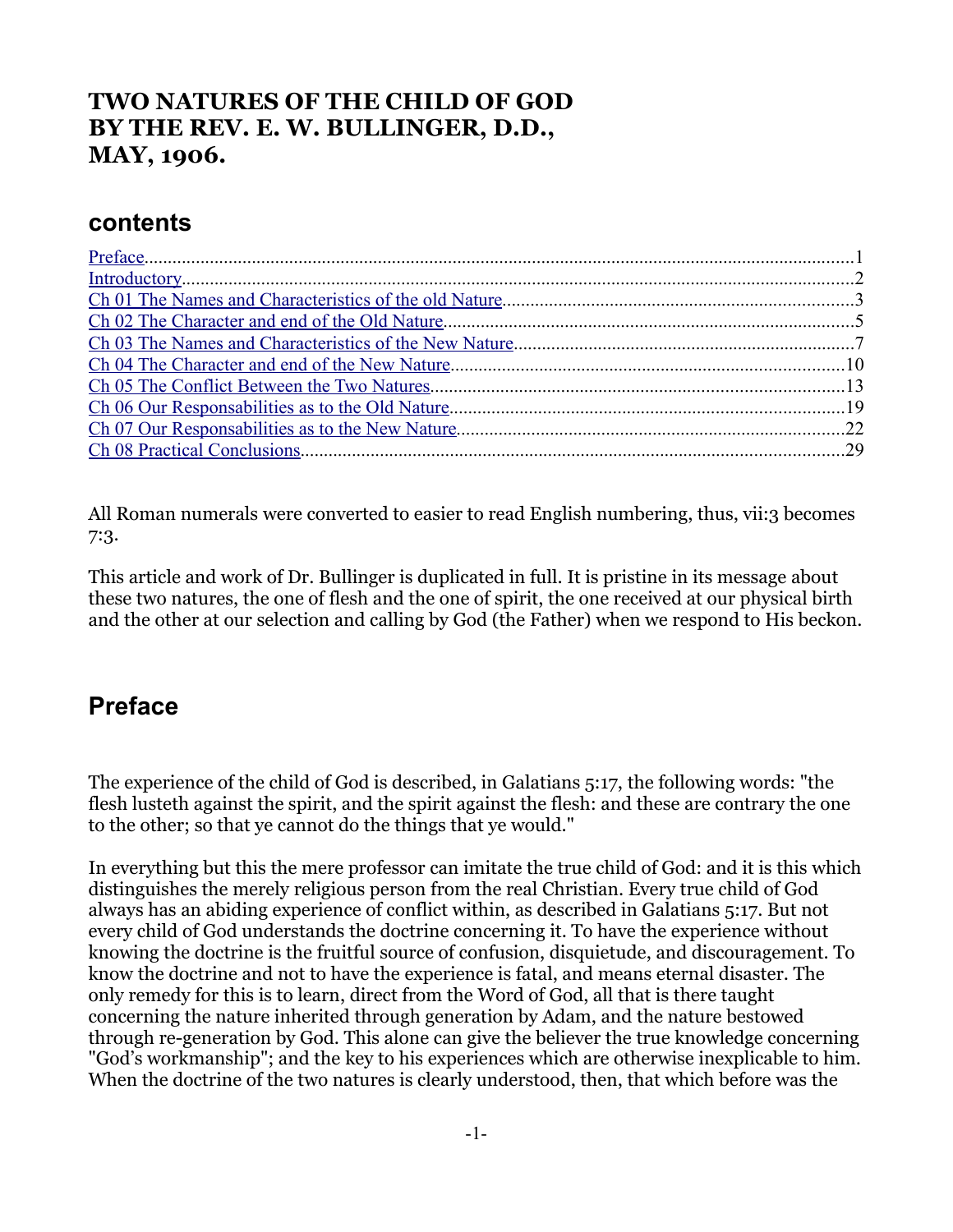cause of doubt is not only removed, but it becomes the ground of assurance; and is, indeed, the best assurance that one can ever have that he is God's workmanship, and that God has actually begun in him that good work which He Himself will perfect and complete (Phil. 1:6).

The object of the following pages is to give the knowledge of this doctrine, so that the experience, which produces doubt and fear, may become the source of peace and joy.

E.W. BULLINGER. May, 1906.

# <span id="page-1-0"></span>**Introductory**

"That which is born of the flesh is flesh; And that which is born of the Spirit is spirit." John 3:6.

We hear much in the present day about what is called "the teaching of Jesus"; and an attempt is made to set it above and against the teaching of Paul, overlooking the fact that both Gospels and Epistles are given by the Inspiration of the same Holy Spirit. Men talk thus, not because they desire to know or to obey the teaching of the Lord Jesus, but because they wish to lower the authority of the teaching of God by Paul, and to get rid of what they call Pauline Theology. Bring them face to face with the actual teaching of the Lord Jesus, and they will have none of it. They will turn back, and walk no more with Him (John 6:66); or they will be "filled with wrath", and seek to do away with Him (Luke 4:28, 29). In John 3:6, we have the teaching of the Lord Jesus on a fundamental doctrine. It states an eternal truth. But it is the one truth which the natural man will not have. It declares that, by nature, we are descended from fallen Adam; are begotten in his likeness (Gen. 5:3); and are partakers of his fallen nature. Born of the flesh, we possess the nature of the begetter, and are flesh. This flesh, "the teaching of Jesus" declares, "profiteth nothing" (John 6.63); and in it "dwelleth no good thing" (Rom. 7:18). But, as we have said, this is the teaching which man will not receive. Pulpit, platform, and press, with one voice proclaim the opposite; and declare that there is some good thing in man, and that all we have to do is to discover and improve it.

It is against this lie of the devil that the axe of Divine truth is laid when the Lord Jesus declares that "That which is born of the flesh is flesh" that "The flesh profiteth nothing"; and that in it dwelleth "No good thing". If any good thing is to be found in man, it must be first put in by God. It must be "born of the Spirit": and, when that "good thing" is thus born and found in a man, then it is seen to partake of the nature of the begetter. It is spirit. It is Divine. Now these two natures are so opposite in their origin: nature; and character, that they each have several names; and each name reveals some fresh trait and some additional truth. Let us first look at the names by which man, by nature, is spoken of.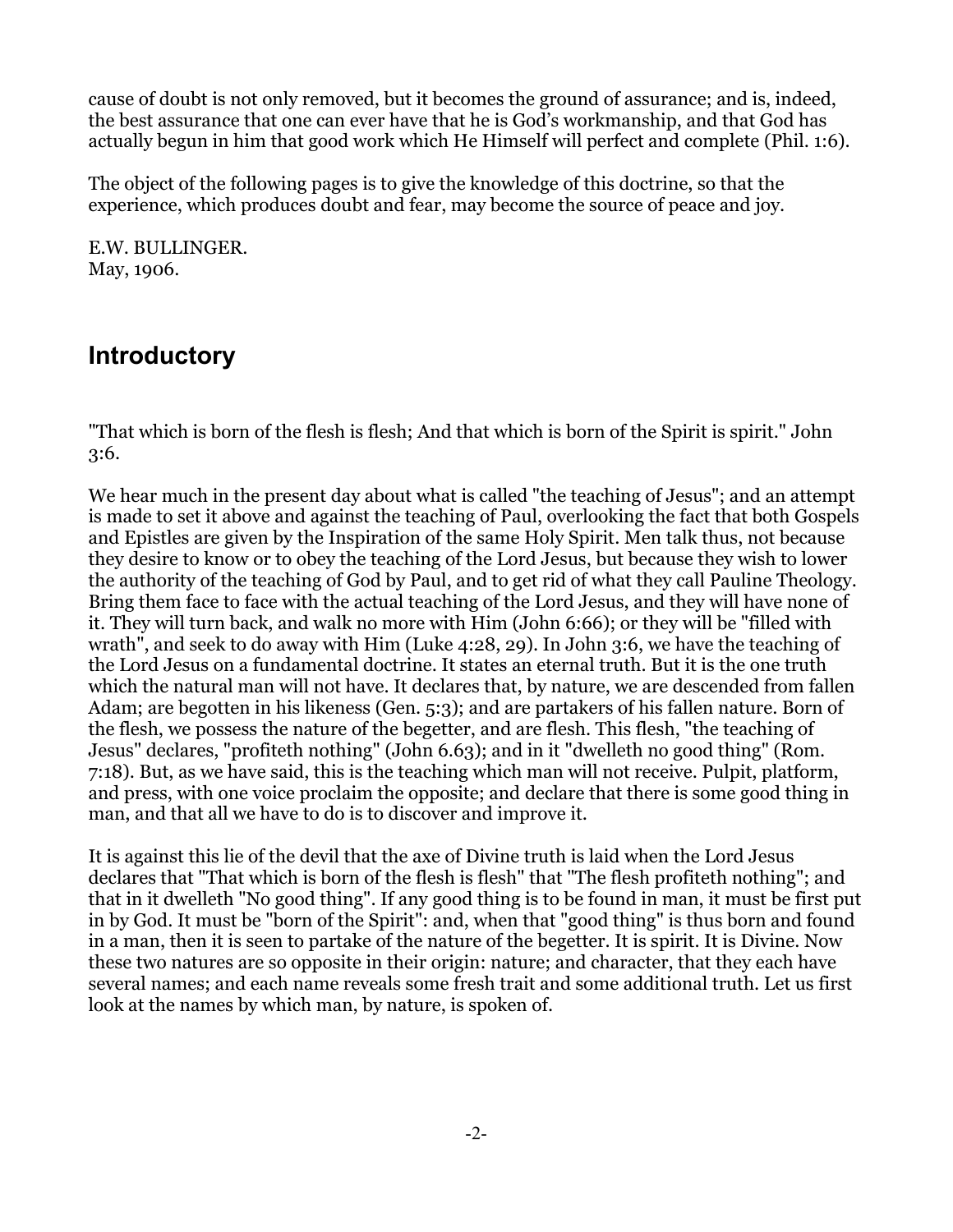# <span id="page-2-0"></span>**Ch 01 The Names and Characteristics of the old Nature**

1.) The Flesh; as we have it in John 3:6. "That which is born of the flesh is flesh." It comes by birth as generated by a fallen begetter. Concerning this Flesh, we are told: it "cannot please God." (Rom. 8:8); it "profiteth nothing :" (John 6:63); there is in it "no good thing:" (Rom. 7:18).

Now this is vital and fundamental truth. The question is: Do we believe it? Do we believe God or Man? If we believe God, we shall see that the great bulk of what goes by the name of "public worship" is vanity. True worship must be wholly that of the spirit, or the new nature. We must be able to say with Mary: "My soul doth magnify the Lord, my spirit hath rejoiced in God my Saviour."

It is only as saved ones that we can truly worship. If the flesh of itself "profiteth nothing", then it is clear that we cannot worship God with any of the senses (which all pertain to the flesh). We cannot worship with our eyes by gazing at a sacrament. We cannot worship with our noses by the smelling of incense. We cannot worship with our ears by listening to music; no, nor can we worship with our throats by singing. All that comes from the flesh "profiteth nothing". God has "no respect to it", and it is labour in vain. Protestant Christians will agree with us in what we say about gazing on sacraments, or the smelling of incense; but what about the other senses of the flesh? What about the ears and the throats? The churches all seem to be "music mad"; and, what with choirs "1,000 strong", and "string bands", "solos", and "choruses", and "anthems", and the new "Gospel of Song", we have come upon a time when the "flesh" seems to hold universal sway in what still retains the name of worship.

But alas for it all! it "profiteth nothing". This flood is advancing side by side with another, of which the cry is "Be filled with the Spirit." But the "Word of truth" is wrongly divided. For a full stop is put after the word Spirit: and thus it is not noticed that, if we are filled by the Spirit, it will be seen in the effect: viz., "Speaking to yourselves in psalms, and hymns, and spiritual songs, singing and making melody in your hearts (not in your throats merely: and this, not to any audience or congregation, but) to the Lord." It is not an "ear for music" that is wanted, but a heart for music. From this title of the old nature we learn that "the flesh profiteth nothing". This solemn truth is fundamental to Christianity': while the opposite is fundamental to religion. Religion has to do with the flesh: Christianity has to do with Christ and the new nature (which is pneuma-Christou or Christ-spirit). But we shall have more to say on this later. This old nature is further called

2.) "The Natural Man." And we are told that "the natural man receiveth not the things of the Spirit of God: for they are foolishness unto him: neither can he get to know them because they are spiritually discerned" (1 Cor.2:14).

In the structure of this portion of 1 Corinthians, verse 14 stands in correspondence with verse 8; which tells us that "none of the princes of this world knew the wisdom of God", i.e., the great Secret—the Mystery—for it was "hidden" in God (Eph. 3:9), and no eye had ever seen it, or ear heard it. And even when now it is "revealed" (1 Cor. 2:10), the natural man cannot get to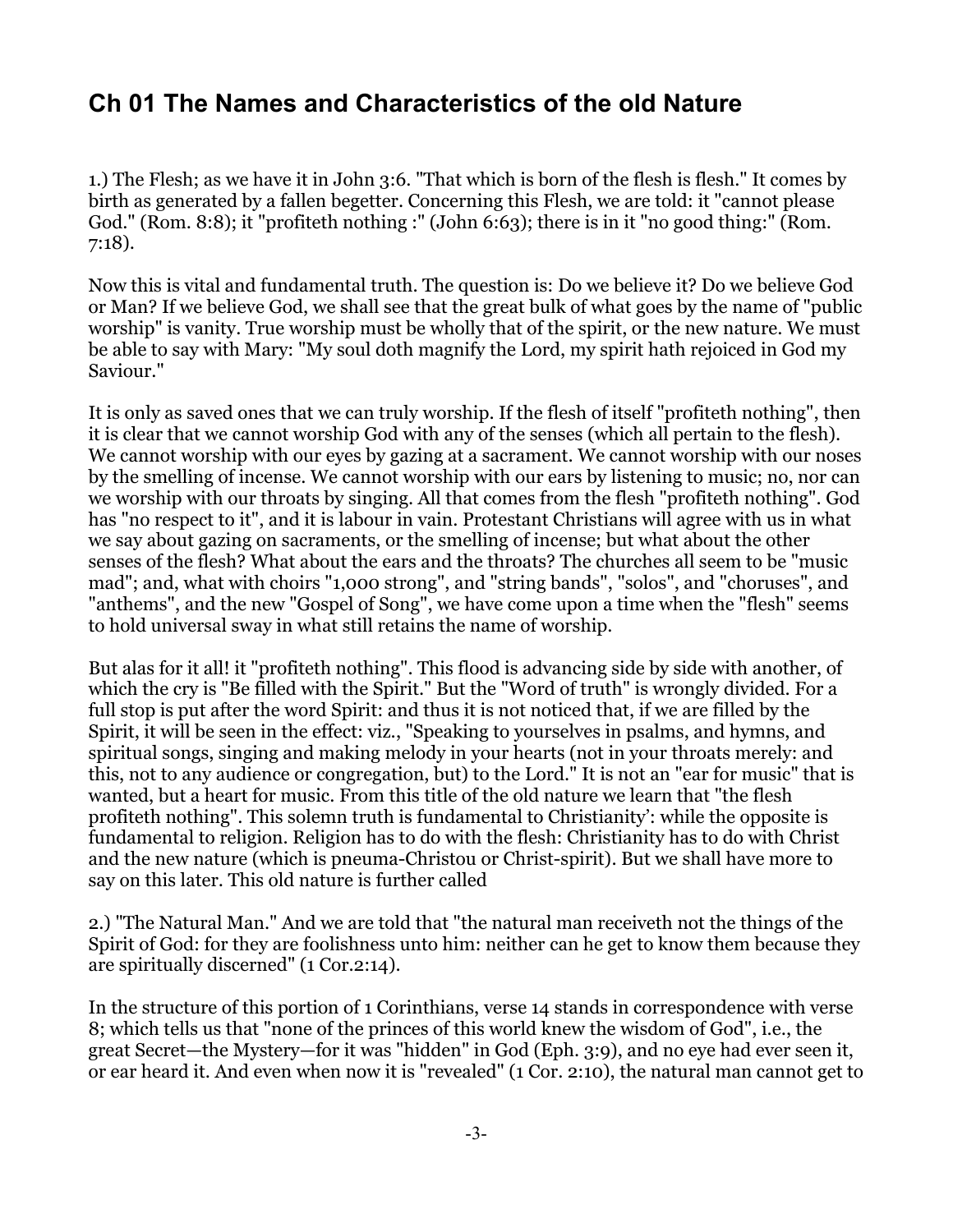know it, because it is only discerned by the spirit, or the new nature within us, created and enlightened by the Holy Ghost. This is conclusive as to the character, power, inclination and condition of "the natural man"; which means man by nature, as he is born into the world. Then further, he is called

3.) "The Old Man." And what about him? He, we are told "is corrupt according to the deceitful lusts" (Eph. 4:22). The old man is full of desires or lusts. These lusts are deceitful and deceiving. They are in all things contrary to God, contrary to His Spirit, and His Word; and to the new nature, the spirit, when it is once implanted within us. In this connection, it is called

4.) "The Outward Man"; as being that which is seen, and that which actually perishes (2 Cor. 4:16), and this is "day by day". This tells us that as long as we are in the flesh, we must suffer this "burden": and that no ordinance connected with that which perishes, can be of any avail in that domain where all is, and must be spiritual; i.e., of the Spirit.

5.) "The Heart" i.e., the natural heart, which is "deceitful above all things, and desperately wicked" (Jer. 17:9), so deceitful that it constantly deceives and betrays us: so deceitful that none but God can really know it. The Lord Jesus has some "teaching about the heart" of the natural man in Matthew 15:19. "Out of the heart proceed evil thoughts, murders, adulteries, fornications, thefts, false witness, blasphemies."

The churches may talk about "a change of heart"; but, it is never changed. A "new heart" must be given. They may talk about improving man's heart (or nature): but the old heart cannot be improved; and the new heart needs no improvement. Spiritists and Theosophists may talk about "the divine in man"; and show how this "old thought of the East, the cradle of all philosophy, is permeating the religions of the West". This is too true, as a fact: but it is Satan's lie, against which we oppose God's truth. Even man at times is compelled to confess it; and to own that all his efforts to improve "the heart" of man end in failure. Another name given to the old nature in the Word of God is

6.) "The Carnal Mind." This aspect of the old nature is even more serious than the others. They relate rather to acts, and conditions, and character; but this relates to thoughts; to the mental activities, and reasonings and imaginations of the natural man (Rom. 8:7). That these are the opposite of God's thoughts was manifested of old. "Every imagination of the thoughts of his heart was only evil continually" (Gen. 6:5). And God has declared, even of this mind of the flesh, that "My thoughts are, not your thoughts, neither are your ways My ways (Isa 55:8). "The carnal mind" means, as is shown in the margin Romans 8:7, "the mind of the flesh" (phronema sarkas), as it is called in the ninth Article of the Church of England, which declares that "Original sin standeth not in the following of Adam (as the Pelagians do vainly talk); but it is the fault and corruption of the nature of every man that naturally is engendered of the offspring of Adam; whereby man is very far gone from original righteousness, and is of his own nature inclined to evil, so that the flesh lusteth always contrary to the spirit; and therefore in every person born into this world, it deserveth God's wrath and damnation. And this infection of nature doth remain, yea, in them that are regenerated; whereby the lust of the flesh, called in the Greek phranema sarkas which some do expound the wisdom, some sensuality, some the affection; some the desire, of the flesh, is not subject to the Law of God . . . The Article thus agrees with the categorical declarations of the Word of God, which declares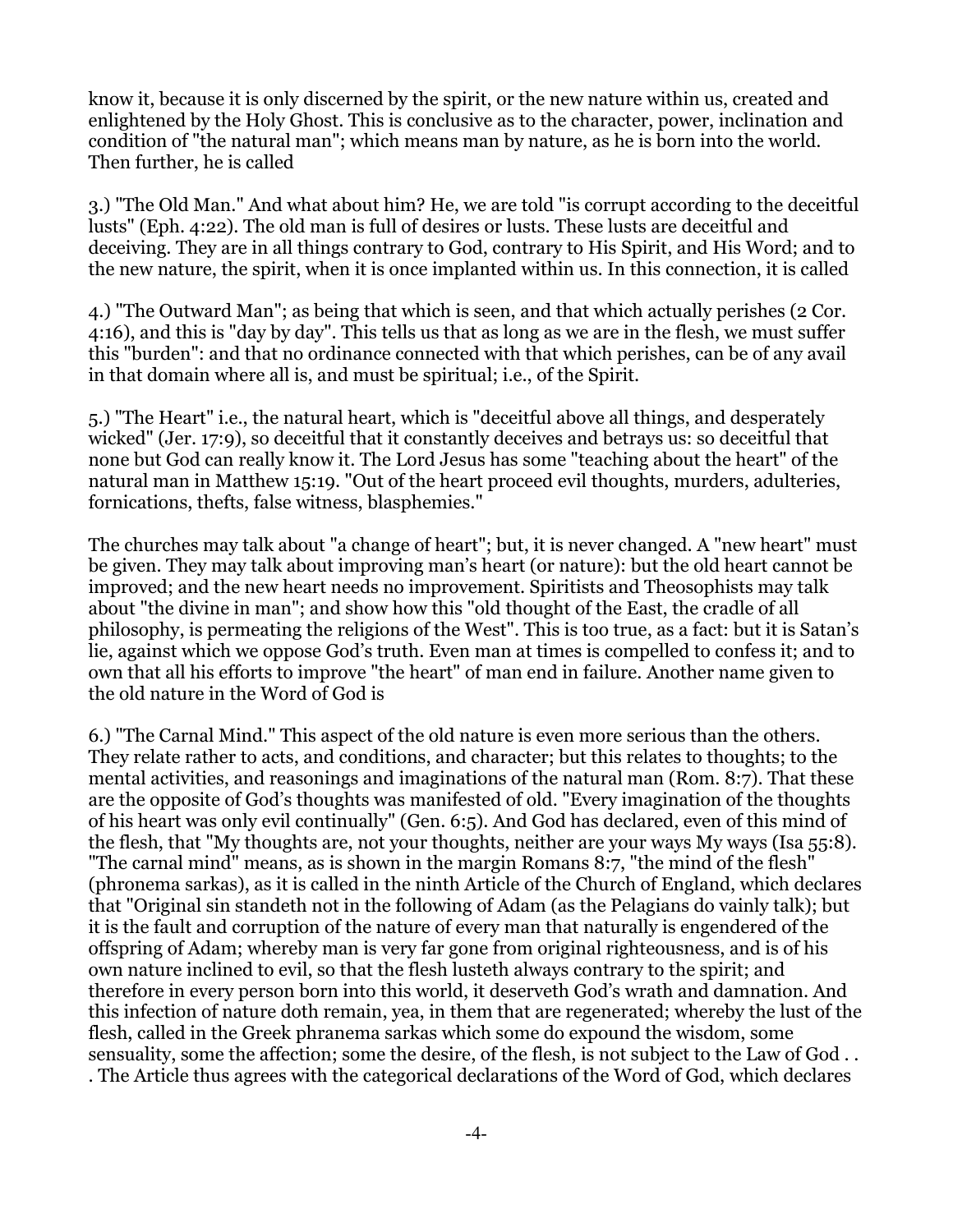(Rom. 8:7, 8) that this "mind of the flesh" is "Enmity against God." "Not subject to the law of God, neither indeed can be." And "cannot please God."

The "mind" is the source of the thoughts: and thoughts are the source of actions. "The mind of the flesh", therefore, is that part of the flesh which thinks—and its thoughts are always contrary to God, and have, as the concluding words of the Article (quoted above) declare, "the nature of sin".

7.) This brings us to the last of the names given to the old nature in Scripture, "Sin". We must distinguish between "sin", and "sins". "Sin" is the root; "sins" are the fruit. In Romans, from 1:16 to chapter 5:11, it is "sins", considered as the outcome of the old nature, which are dealt with; and we are shown how they are put away, and how God can be just, and yet be Justifer of the sinner who is saved on faith-principle instead of law-principle. From Romans 5:12 to 8:39, it is "Sin" that is dealt with: the old nature. For, though the sinner is justified in Christ, he still feeds the working of the old nature and experiences the conflict between that, and the new nature. The object of this section is to teach us that though we still see the fruits, we are to regard the old tree as though it had died, and to reckon that we died in Christ's death. No change has taken place. The root still remains. The change is in our standing before God. We now stand on a different plane: "we walk by faith"; and by faith we reckon that, though the flesh is in us, we are "not in the flesh"; and, in spite of the fruits which we see from time to time, we believe God when He tells us that the tree, in His sight, is condemned. A new graft has been put in; which can only produce "fruit unto God"; while all that is produced from the old stock (below the graft) is worthless, and is cut away as such by the great Gardener's hand. We are His "husbandry". He grafts in us the new nature; and we believe Him when He tells us of all the wonders of the work which He hath wrought.

## <span id="page-4-0"></span>**Ch 02 The Character and end of the Old Nature**

Having considered the various names given to the old nature in Scripture, we come now to see what is said about the nature itself, and its end. The first thing we learn is :

1.) It Cannot Be Changed. "That which is born (or, begotten) of the flesh is flesh", and remains flesh. No know power can turn it into spirit. Men talk about a change of nature; but it is only talk. It does not alter the fact. Men are never weary in their efforts to improve it; but they are constantly receiving bitter disappointments: they are continually exhibiting the fact that neither education nor religion can alter the old nature, or impart a new one. The flesh can be highly cultivated. There are the refined "desires of the mind", as well as the coarse "lusts of the flesh" (Eph. 2:3): but they are equally "far off" (5:13) from God; and alike under His "wrath" (5:3). The flesh can be made very religious. Indeed, these two go well together: for religion consists of ordinances, rites and ceremonies. It stands in meats and drinks. It thrives on vows, and pledges, and badges. All these are outward, and are for the flesh. All these are within the powers of the flesh. It can observe days, and feasts, and fasts (Col 2: 16, 20, 21; Rom. 14:5, 6). It revels in "Rules for daily living". It delights in "ordinances". All these minister to the flesh: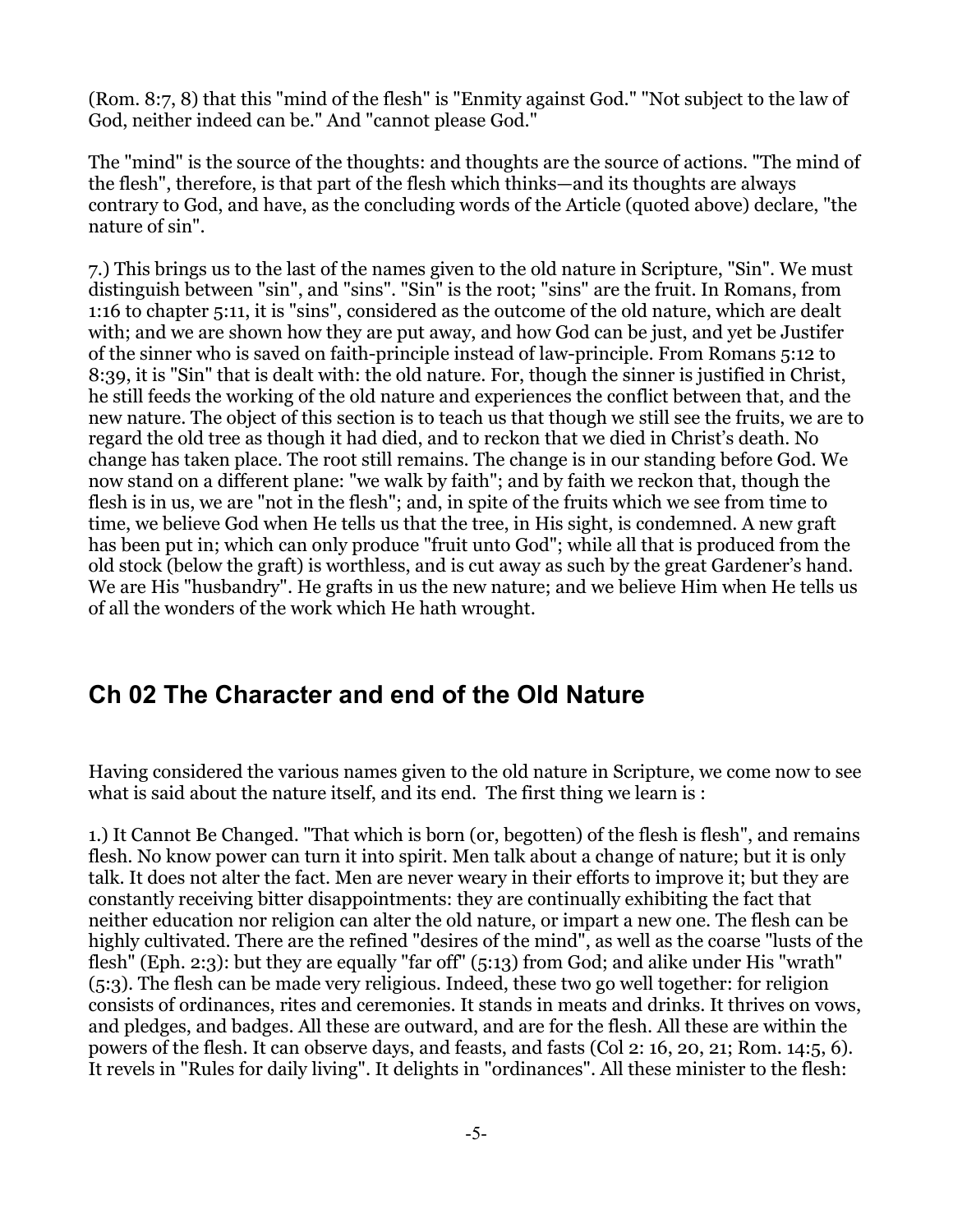and, religious flesh "takes to" these, just as irreligious flesh "takes to" vice. Hence the danger of any so-called religious service in which there is anything that ministers to the flesh, or where provision is made for it. Ravishing music, heart-breaking anecdotes, fervent appeals, all these can make what may be called "converts": but cannot keep them when made. This is why such deep concern is manifested as to how many of such "converts" may "stand". They may stand for weeks, or months, or years; but they will never stand for eternity.

All these outward things "perish with the using" (Col. 2:22). They are born of the flesh. Only "that which is born (or, begotten) of the Spirit is spirit" (John 3:6). "Whatsoever God doeth, it shall be for ever" (Eccl. 3:14); and: "Every plant which my heavenly Father hath not planted, shall be rooted up" (Matt. 15:13). These words were spoken by the Lord to those whose religion was of the flesh, and consisted in washings and making long prayers; to those who honoured God with their lips, and supposed that man was defiled by "that which goeth into the mouth" (5:11). They were spoken concerning the "Scribes and Pharisees, which were of Jerusalem", the place of religious observances (5:1): and they are spoken today to all who "teach for doctrines the commandments of men" (5:9): who make men religious by working on the feedings of the flesh: and seek to make them holy by saying "Touch not, taste not, handle not" (Col. 2:21): and who make of more account "that which goeth into the mouth" (Matt. 15:11), than "that which cometh out of the heart"; as though the one possessed a supernatural power which could influence the other. No! the nature of the old man cannot be changed. "It is not subject to the law of God, neither indeed can be." This for ever settles the matter for all who are subject to the Word of God in Romans 8:7.

When once this fact is realized, it becomes impossible for us to pray "Make clean our hearts within us"; for, the question naturally arises, which "heart"? The old one, or the new one? If the old, it cannot be cleansed. If the new, it needs no cleansing. David could say, "Create in me a clean heart, 0 God": but that is a very different thing. A newly created heart is the very opposite of making the old heart clean. This simple fact and truth of God's Word is an axe laid at the root of all the modern "clean heart" teaching of those who, though justified by grace, are seeking to be sanctified by works. All such come under the reproof of Galatians 3:3, "Are ye so senseless (i.e., unintelligent)? having begun in spirit (or the new nature!, are ye being made perfect (or, perfecting yourselves) in [the] flesh? It is the great doctrine of the two natures in the child of God which corrects all this teaching of the present day, which leads so many into soul-trouble. Instead of seeing, in the conflict they mourn over, the very ground of all assurance, they are seeking to get rid of it altogether by attempting to accomplish that which is absolutely impossible, by cleansing and improving the old nature. Over all such teaching, and all such efforts, the death knell tolls out the solemn sentence

#### "NEITHER INDEED CAN BE."

The second thing we learn is that it has only one end:

2.) Its End Is Death. The flesh, and all that pertains to it, its religion and its ungodliness, its virtue and its vice, all end in death. All is for time, and not for eternity. "In Adam all die" (1 Cor. 15:22). "The mind of the flesh is death" (Rom. 8:6). Being connected with the body, it is called "this body of (or appointed for) death" (Rom. 7:24). Nothing but death can be the end of all that is of the flesh. It is born of the flesh. The "first Adam" was made of the dust of the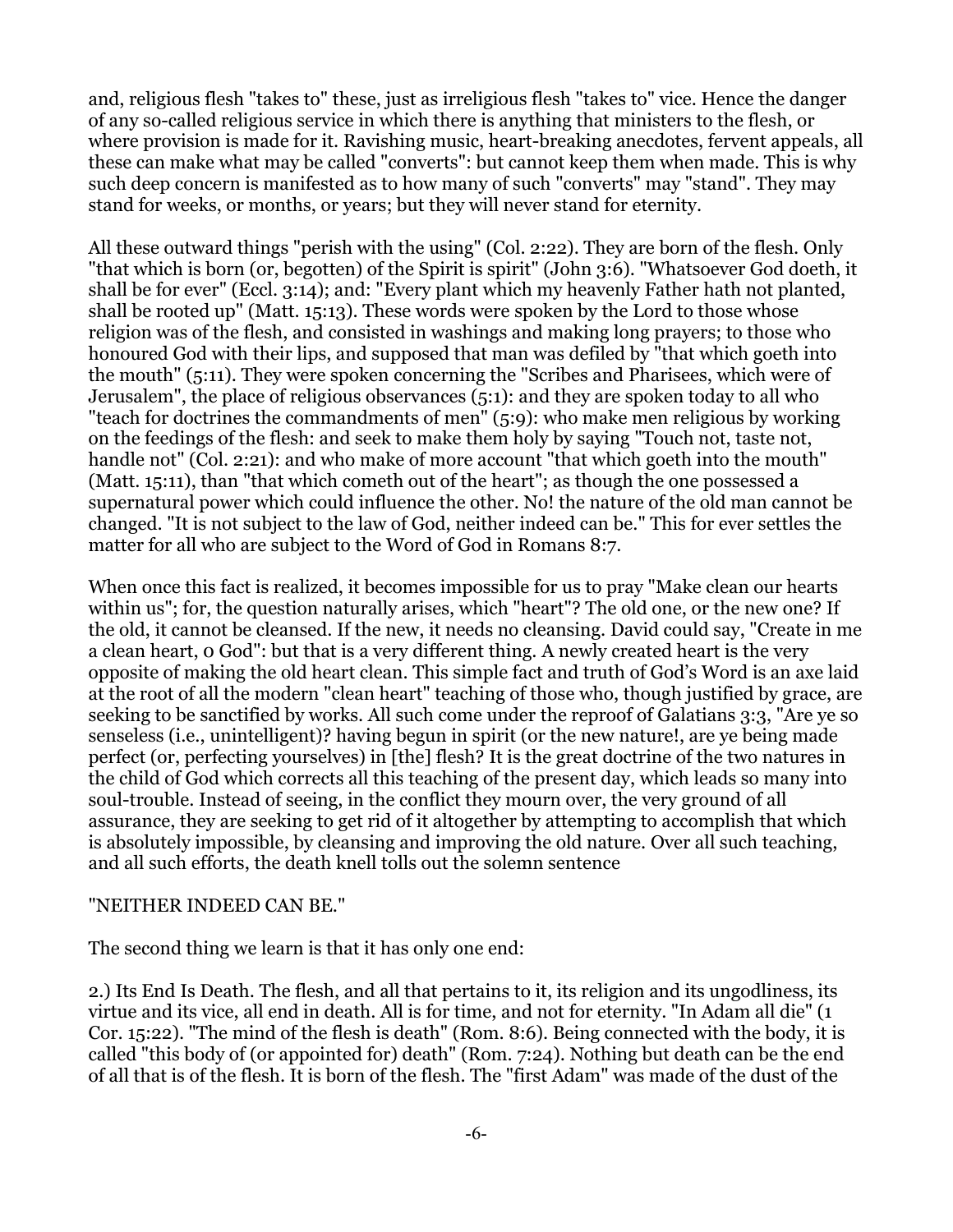earth, and to dust all his descendants "return" (Gen. 3:19).

3.) The third fact flows from the second: "He That Soweth To His Flesh Shall Of The Flesh Reap Corruption" (Gal. 6:8). All efforts to improve the flesh, all provision made for the flesh, all ordinances connected with the flesh, all end in corruption and death: all "perish with the using" (Col. 2:22). But our subject has a happier and more blessed side. There is such a thing as the new nature, as we shall see in our next chapter.

# <span id="page-6-0"></span>**Ch 03 The Names and Characteristics of the New Nature**

It is a great and blessed fact that there is something Divine as well as human; something begotten by God as well as by man. There is "spirit" as well as "flesh". "That which is born of the Spirit is spirit" (John 3:6). This new nature has, like the old, several names. These stand in contrast and opposition the one to the other.

1.) It is called "Spirit". This is in contrast with, and opposition to, the "flesh", as the title of the old nature: and it is so called because it is born or begotten of the Holy Spirit (John 3:6). As "flesh" partakes of the nature of Adam, as being descended from him, spirit partakes of the nature of the Holy Spirit: as born ek tou pneumatos.

2.) Hence this new nature, being divine in its origin, is called theia phusis, Divine Nature (2 Pet. 1:4). This is why it is said to be "perfect", and unable to commit sin. I John 3:9, "Every one that has been begottenof God does not produce sin [as his fruit], because His seed [the new nature] abideth in him: and he [the new man] cannot sin because of God he (or, it) has been begotten." I John 18, 19, "We know that everyone that has been begotten1 of God does not sin; but he (i.e. the new man) that was begottenof God8 keepeth him, and the evil one toucheth him not. We know [as a matter of fact] that we are, of God;9 and, the whole world lieth in [the power of] the evil one. The new nature is personified and spoken of in the masculine gender. It cannot refer to the believer as a whole; for; if we say that "we have not sinned, we make Him a liar, and His word is not in us" (I John 1:10): and our sins are provided for in I John 2:1, 2. But the new nature is born of God and does not sin, and does not lie in [the power of] the evil one. The new nature, therefore, being "spirit", and being begotten or produced in the believer by the power of the Holy Spirit, is Divine. Hence it is called

3.) The New Man (Eph. 4:24; Col. 3:10). This is in contrast with "the old man", which, as we have seen, is one of the titles of the old nature. This, being entirely new, is called "a new creation" (2 Cor. 5:17; Gal. 6:15). And is said to be "according to the image of him that created him" (Col. 3:10). Nothing short of this avails in God's sight. However men may "make a fair show in the flesh", "it profiteth nothing" [John 4:63); "for in Christ Jesus neither circumcision availeth anything, nor uncircumcision, but a new creation" (Gal. 4:15; Co1. 3:10, 11). In this connection the new nature is called

4.) "The Inward Man" (Rom. 7:22; 2 Cor. 4:16; Eph. 3:16). This is contrast with "the outward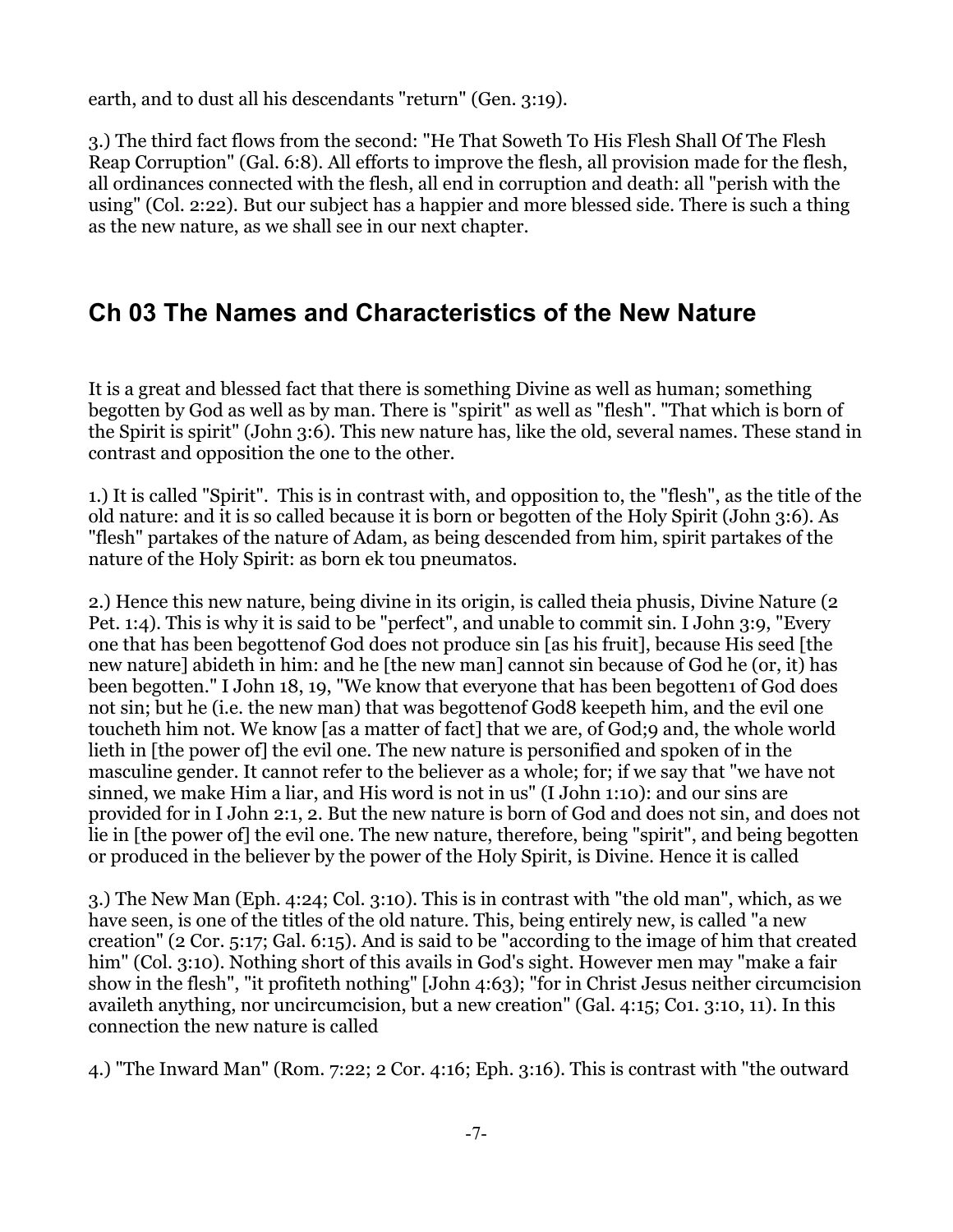man" which perishes day by day, while this "inward man is renewed day by day". In Ephesians 3:16, it is rendered "the inner man", but the Greek, and the meaning are the same. Instead of perishing, it is constantly being nourished and replenished day by day with grace and strength by the Holy Spirit; so that Christ thus dwells in the heart by faith [Eph. 3:16); and we get to know something of His love which passeth knowledge, and are filled with all the fulness of God (5:19). This explains Ephesians 1:23; and shows how the church, which is the body of Christ, is "the fulness of Him that filleth all [the members of His body] with all [needed spiritual grace and strength]". The inward man delights in the law of God (Rom. 7:22). The other "is not subject to the law of God" (Rom 8:7). Hence, the conflict between them, which must go on till death ends the struggle. This is what caused the Apostle Paul (and all who have like precious faith) to cry out, "O wretched man that I am! who shall deliver me from the body of this death", or, as in the margin this body of death. The genitive, "of death", is probably the genitive of relation, as in Romans 8:36, where the Greek "sheep of slaughter" means, and is rendered "sheep for the (i.e., appointed for) slaughter". So here, "the body of death" is the "body appointed to death" (Rom. 5:12; Heb. 9:27): and the cry is, "who shall deliver me from this?" and the triumphant answer is, "I thank God [He will deliver me] through Jesus Christ our Lord" (Rom. 7:24). The next verse furnishes us with another title.

5.) The Mind (Rom. 7:23, 25). The word here used for "the mind" is nous and denotes the new nature, as it does also in chapter 7:23, 25. It is used in contrast with "flesh" (as "spirit" is), because it denotes that which is inward and invisible. This "mind" serves the law of God (Rom. 7:25) and delights in it (5:22). Hence, "the law of the mind" is put for "the law of God" in verse 23.

6.) Another title is pneuma-Christou Christ's spirit, or Christ-spirit (Rom. 8:9). There is no article in the Greek. This is not another name for the Holy Spirit. Neither is it a separate spirit distinct from the Holy Spirit, for the "spirit of Christ", as man, was psychological; and was, as such, commended to the Father at his death (Luke 23:46). There is no other spirit of Christ. But this pneuma-Christou is the new nature which makes us "sons of God" as He is "the Son of God". In Galatians we have further instruction concerning Romans teaching; and in Galatians 4:6 we have the explanation of Romans 8: "because ye are sons, God hath sent forth the pneuma of His Son into your hearts, crying, Abba, i.e., my Father". Pneuma-Christou is therefore another name for the "son-ship spirit" which we have in Romans 8:15: not "the spirit of adoption", as in A.V., but "a sonship-spirit", pneuma whyothesias. Thus, the new creation within us is called pneuma-Christou, because "the Holy Spirit Himself beareth witness with our spirit (or new nature) that we are children of God; and, if children, then heirs, heirs of God and joint-heirs with Christ (Rom. 8:16, 17). Hence it can be truly said: "Now if any man have not pneurna-Christou (or the new nature) he is none of his" (Rom. 8:9). For Christ the Son of God, and all the sons of God possess the precious gift or a "sonship spirit". That is why it is called pneuma-Christou, or Christ-Spirit. Being sons of God: with Christ, we are then "heirs also; not only God's heirs, but Christ's joint-heirs; if so be that we suffer together, that we may be glorified together also" (Rom. 8:17). This is the precious truth conveyed by this name which is given to the new nature. It is called pneuma-Christou; because it is the sign and token that it is Christ-spirit, and therefore a sonship-spirit; because "whom he foreknew he predestinated also [to be] conformed to the image of His Son, that He might be Firstborn among many brethren" (Rom. 8:29). Oh! what a blessed portion is ours as "sons of God". Do we realize that pneuma-Christou (or the new nature) marks our right to this high title? That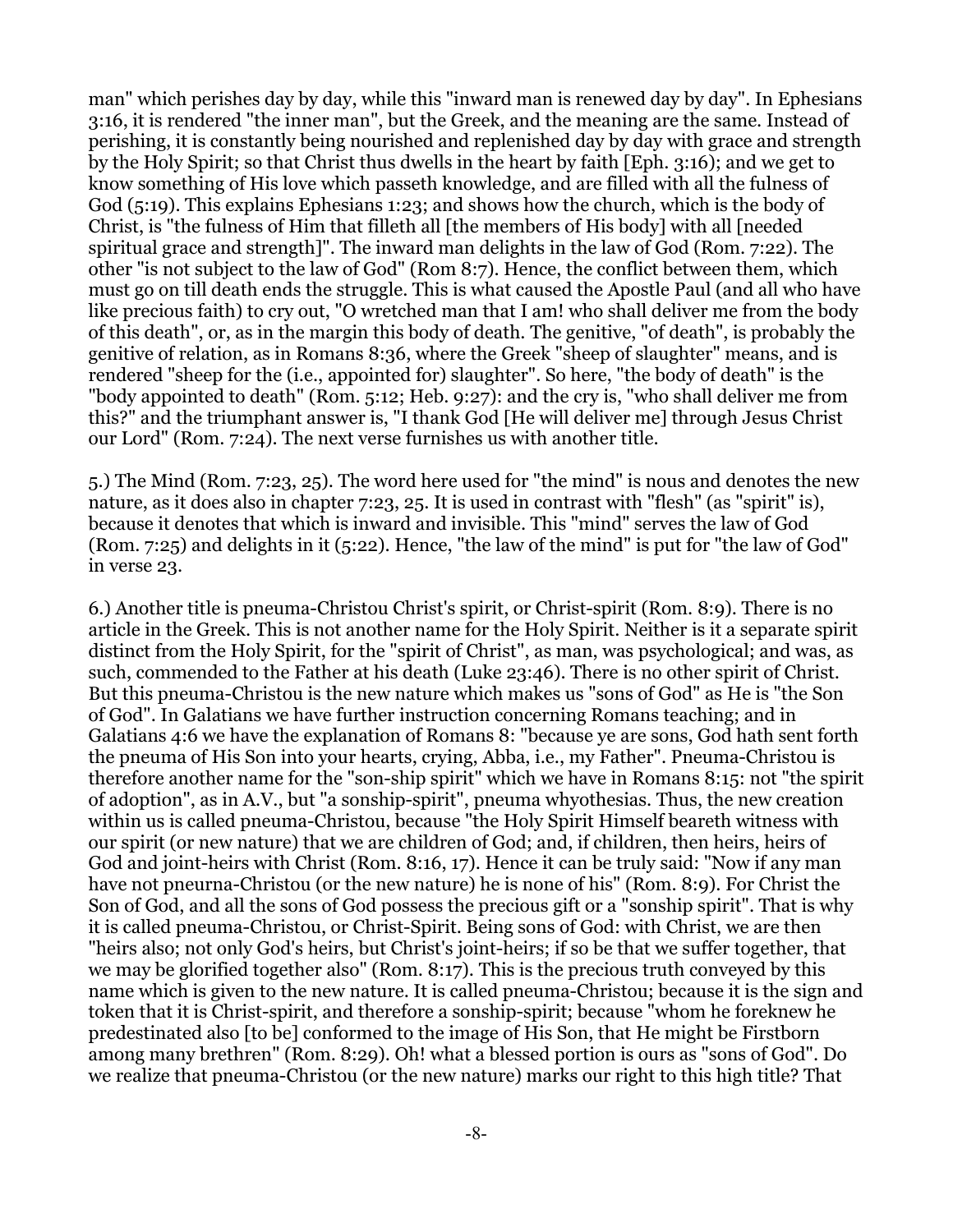we are not merely servants, but sons? not merely the people of God, but the "sons of God"? Sharing in all the blessings of His beloved Son? Yes, Sharers in His sonship (John 1:12; 1 John 3:1-3). His perfect righteousness (Phil. 3:9). His holiness (1 Cor. 1:30). His peace (Phil. 4:7). His Father's secret purposes (Eph. 1:9). His Father's love (1 John 3:1). His glorious resurrection body [Phil. 3:21). His coming glory (Rom. 8:17; Col. 3:4; 1 John 3:2). Himself (1 Thess. 4:17).

 "So dear, so very dear to God, Dearer we cannot be; For in the Person of His Son We are as dear as He."

And all this because God has created within us a new nature, which He calls pneuma-Christou. But, meanwhile, here on earth, it is our privilege to share His rejection. "The world knoweth us not because it knew Him not" (1 John 3:1). Let us not repine or be downcast about this. Let us rather rejoice that we are counted worthy of so high a portion. It is exactly in connection with this very fact that the reckoning of faith and hope and love come in. "For I reckon that not worthy are the sufferings of this present time [to be compared with] the glory about-to-be-revealed unto us" (Rom. 8:18). This order of the Greek words shows us where the emphasis is to be placed, though the English of the A.V. reads more smoothly. The fact of our rejection by a religious world, and by a worldly church, must be to us the blessed token that we are God's sons, and therefore partakers of the Christ-spirit, or the new nature, which is God's gift.

It is in this same verse (Rom. 8:9), and in connection with this name for the new nature, that another name is given to it. It is called:

7.) Pneuma-Theou, or Divine spirit (Rom. 8:9, 14). The Greek is literally "spirit of God". Not "the Spirit" (for there is no article), but "God's spirit"; or, as we may render it, Divine spirit. The two occurrences of this expression in this chapter tell us all we can know about this aspect of the new nature. It is so called because, the thought thus connected with it is that, it comes from God. God is the Creator and Giver of the new nature.

It is "new" in contrast with the old. It is "spirit" because it is in opposition to the "flesh". It is "inward" in contrast with the "outward". It is "mind" in contrast with the body. It is pneuma-Christou or sonship-spirit, in opposition to a bondage spirit. And it is pneuma Theou or Divine spirit, because it is from above, from God; and is begotten "not of blood" nor of the will of the flesh, nor of the will of man, but of God" (John 1:13).

Those, who are so begotten, are, and have the right to be called, "sons of God". The two verses in Romans 8, in which this title of the new nature is used (9 and 14), tell us all that we can learn of this aspect of it: Verse 9, "Ye are not in flesh, but in pneuma, if indeed, pneuma Theou dwells in you." Verse 14, "As many as are led by pneuma Theou, they are sons of God" (as in John 1:12, 13). This completes the titles of the new nature; and from them we learn the precious truths revealed in them. Each title has its own aspect, and brings out some special teaching connected with it. As we first gave the titles and characteristics of the old man, and then its character and end; so we have now given the titles and characteristics of the new nature, and reserve our remarks on its character and end for our next chapter.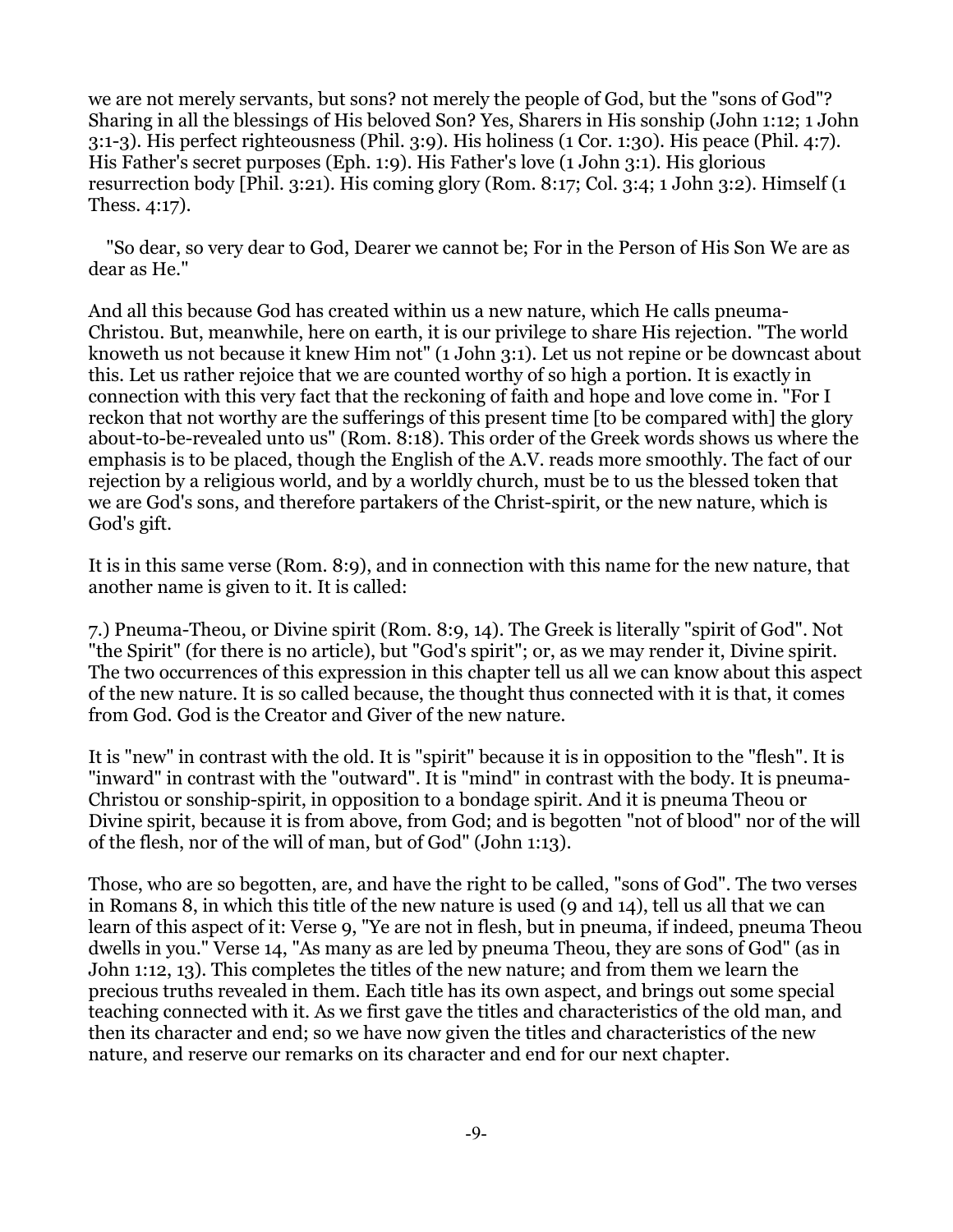## <span id="page-9-0"></span>**Ch 04 The Character and end of the New Nature**

We are now in a position to consider what we are taught as to the new nature itself. We have looked at its various tides and characteristics; and now we wish to learn what is said about its character and end.

1.) It Cannot be Changed. In this respect it is like the old nature: "That which is born of the Spirit is spirit", and remains spirit (John 3:6). No known power can ever change it into flesh; or alter its character. It is divine in its origin, and perfect in its nature (I John 3:9, 18). Its origin is the Spirit of God (John 6:63). Its instrument is the Word of God (1 Pet. 1:22, 23; John 6:63). It is not altered or affected by any of the frailties, infirmities, or sins of the flesh. By it we are made the sons of God; and it is the token to us that God is our Father. The gift of this new nature, or spirit, is called our "sealing", which is ours on believing (Eph. 1:13). Once we really learn and believe this blessed fact it becomes difficult, if not impossible, for us to pray: "take not" Thy Holy Spirit from us." No! God will never take away from His children that new spirit which He has put within them: for "the gifts and calling of God are without change of mind", (Rom. 11:29). If Israel, though cast off (not cast away) for a season, is "beloved for the fathers' sakes" (Rom. 11:28), the sons of God are beloved for His own sake. For, as it is written in Romans 8:30 "Whom He did predestinate [to be conformed to the image of His Son, 5:29] them He called also: and whom He called, them He justified also: and whom He justified, them He glorified also." Grace ensures glory: for "the Lord will give grace and glory" (Ps. 84:11). If He gives the grace it is the pledge that He will give the glory. It must be so. He will not make us "perfect in Christ Jesus" (Col. 1:28) and then adjudge us imperfect. He will not make Christ to be our righteousness and holiness (1 Cor. 1:30) and then unmake His own work.

If we are once "complete" in Christ (Co1. 2:10) we cannot become incomplete. He will not deny or forsake the work of His own hands (Ps. 138:8). This mystery or secret was "ordained by God before the world": and this is specially declared to have been "with a view to our glory" (1 Cor.2:7). We may be perfectly sure therefore that His purpose cannot and will not fail; and that it will end in "our glory". The new nature, given by the pure grace of God, will necessarily end in the eternal glory of God. It came from God, and must return to God. This new nature cannot be forfeited—No, not even by sin: for even this contingency is provided for in I John 2:1, 2, "If any man sin we have an Advocate with the Father Jesus Christ the righteous, and He is [and remains] the propitiation for our sins." It is this connection, with sinning, that we are reminded that God is still our "Father" and that we are still His children: that our relationship has not been broken. "If any man sin"; What then? In that contingency we are not told what we are, but what Christ is. We are not reminded of what we have done, but what He has done. We are not turned upon ourselves and our confession, but we are directed upward to Christ and His position. Our thoughts are not occupied with our humiliation, but with Christ's "propitiation": that is always before the Father; for Christ is there, and we are there in Him. Our confession was made once for all when we, by grace, took the place of the lost sinner (1 John 1:9); and when we laid our hand, by faith, on Christ as the sin-offering, and there owned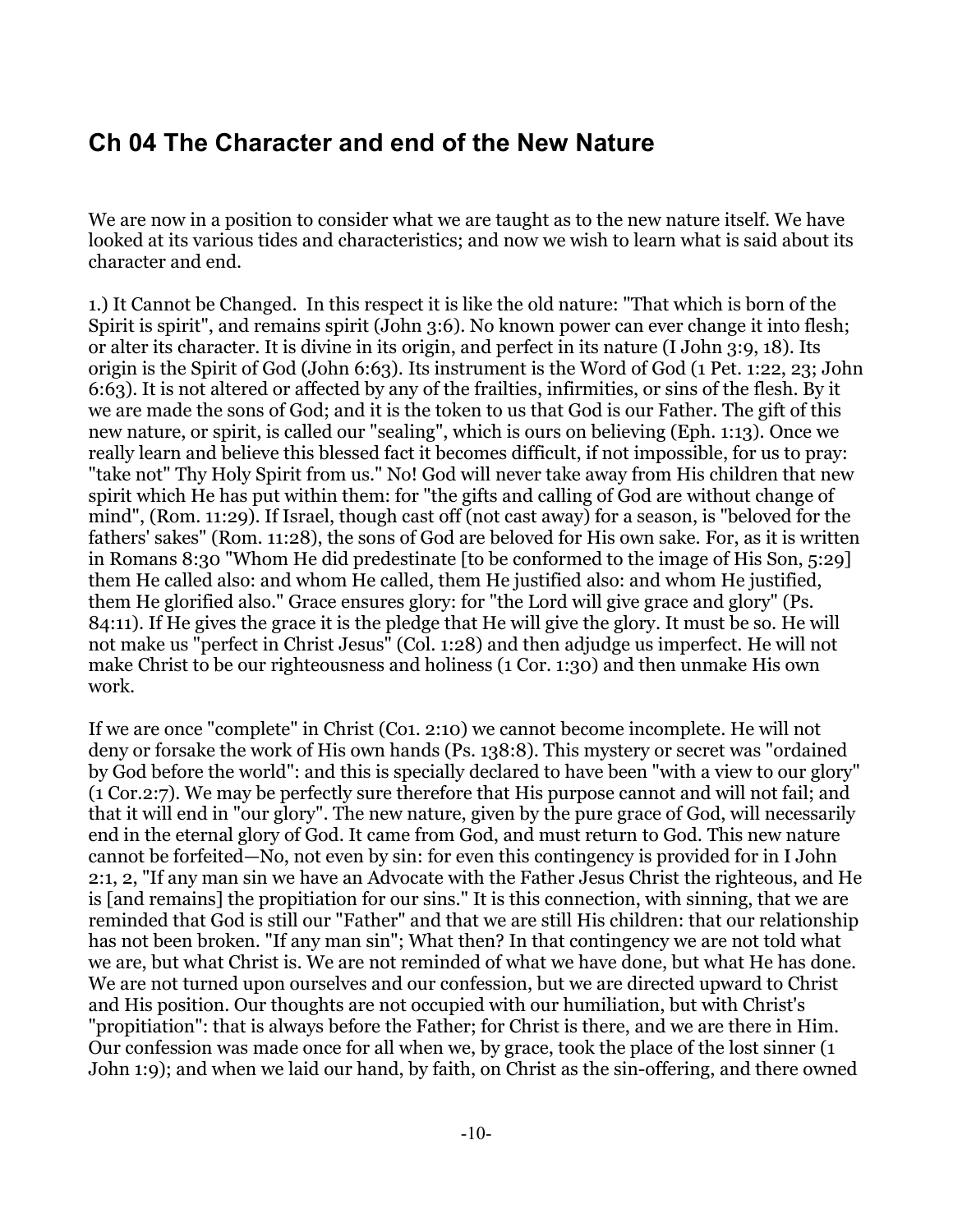ourselves as lost sinners. Then we were "sealed" (on this believing); and our position and standing before God was secured and assured by the gift of the new nature. So secure is our standing in Christ that two Advocates, or Comforters, are provided. The word is Parakletos and means, one called to one's side for help, comfort, advocacy or for whatever one may need. It occurs only in John's writings, and is translated "Comforter" in his Gospel, and "Advocate" in his Epistle.

But the fact remains that Christ tells us in the Gospel that we have one Advocate (the Holy Spirit) with us, that we may not sin: and the Holy Spirit tells us in the Epistle that we have another Advocate (Jesus Christ the righteous One) with the Father, if we do sin. So that all is foreknown, foreseen, and provided for; and nothing can forfeit this wondrous gift of God. Nor will God ever recall His gift, or take from us that spirit, or new nature, which He implanted in us, His sons, when He thus sealed us as His children.

2.) The new nature is "Life and Peace" (Rom. 8:6). The body is dead (i.e., reckoned as having died on account of sin, but the spirit (or new nature) is life on account of righteousness. The gift of the new nature, to those who, having died with Christ, are henceforth righteous in His righteousness, is "eternal life". This is the very reason why the Lord Jesus says, "they shall never perish, neither shall any man pluck them out of my hand" (John 10:28). This is said because of their having received the gift of eternal Life. As the end of the old nature is "death", so the end of the new nature is "life",—"eternal life" that has no end. Hence, it is written, "he that soweth unto his own flesh (the old nature), from the flesh he shall reap corruption: but he that soweth unto the pneuma (or new nature), from the pneuma he shall reap life everlasting" (Gal. 6:8). It is this that involves a third truth, and fact, as to the end of the new nature, which will be to the greatest and most blessed result of possessing this priceless gift, viz.:

3.) The issue and end of the new nature will be Rapture and Resurrection (Rom. 8:11). For, the pneuma (i.e., the gift of the spirit, or new nature) of Him that raised up Jesus from among [the] dead dwelleth in you, He that raised up Christ from among [the] dead shall make alive again your mortal bodies also on account of His pneuma (or spirit: i.e., the new nature) that dwells in you."

Note that, twice over in this one verse, the resurrection of the Lord is mentioned: first, the fact of His own resurrection, as "Jesus" (the lowly one, humbled in death); then, the doctrine that He was raised as "Christ" the glorified One, the Head of the Body (1 Cor. 12:12); thus necessitating the resurrection of all the members of that Body. It is because these members possess "Divine spirit", or pneuma-Christou (Rom. 8:9), that they are reckoned as having risen, when He, the Head of the body, rose. This is knowing "the power of His resurrection" (Phil. 3:10). This is very different from knowing that which is taught by tradition in the present day. The possession of this new nature, if we only understand it aright, is the sure and certain pledge that we shall be actually made alive again; and that these mortal bodies of our humiliation shall be made like the glorious body of that risen Christ (Phil. 3:21). No wonder that those who do not understand the doctrine of the two natures, do not understand the doctrine of the resurrection. No wonder that they are misled by false hopes, both as to this life and the next. In this life they are possessed by the false hope of improving that which can never be improved: and as to the next life they possess the false hope of glory apart from resurrection, which can never be realized. The one is a fruitless task; and the other a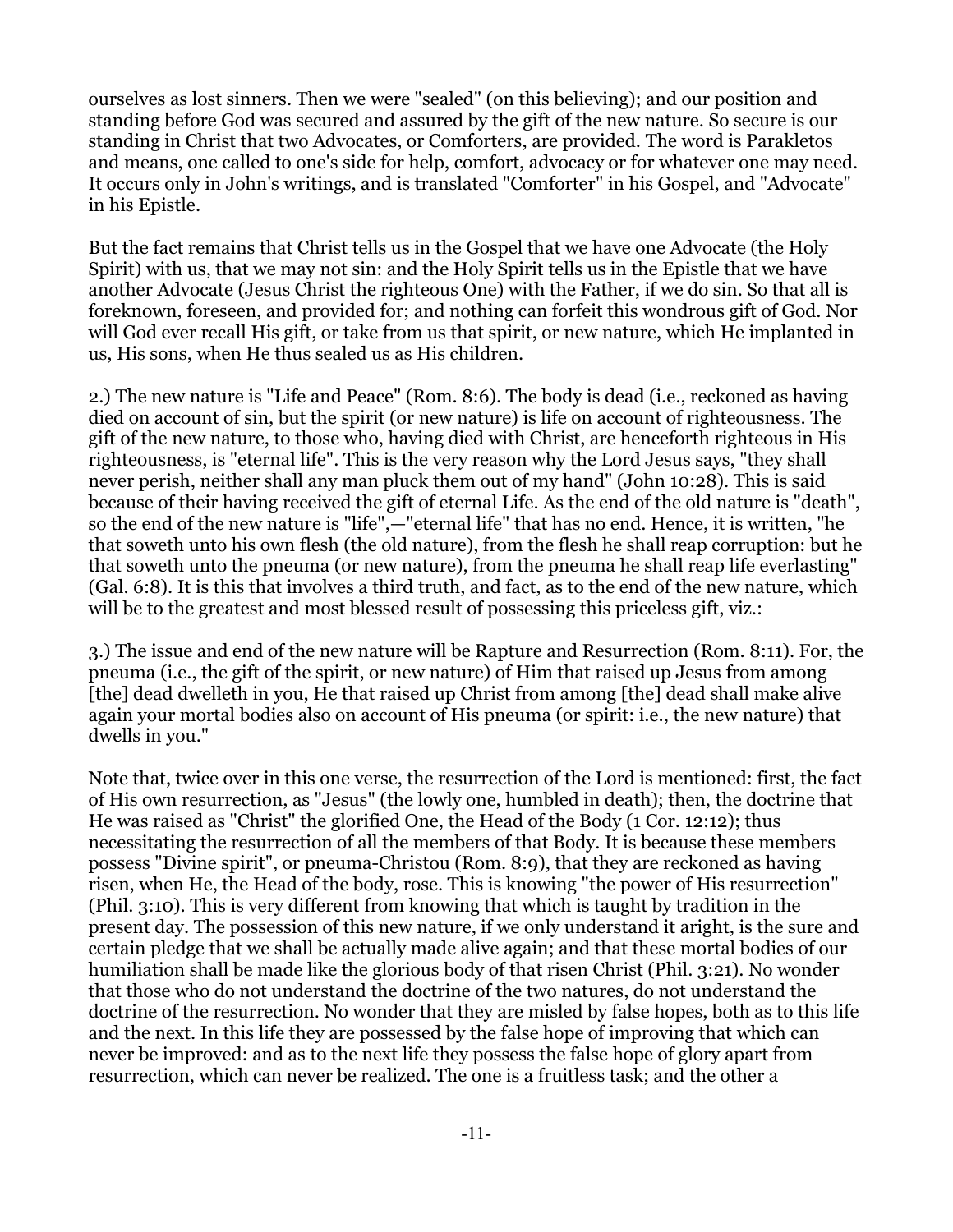groundless hope. Together, they make void the sure and certain words of Scripture: for, it is when we are "clothed upon with our house (or spiritual body) which is from heaven, that mortality shall be swallowed up of life" (2 Cor. 5:2-4). And, it is in resurrection, not till then, and therefore not at death, that "this corruptible [body] shall put on incorruption, and this mortal [body] shall put on immortality" (1 Cor. 15:54).

Traditionalists subvert this precious truth; and assure us that all this takes place at death. They thus deprive the doctrine concerning the new nature of its glorious crown, which is the blessed hope that He who raised up Christ from the dead shall make alive again our mortal bodies also on account of His Divine nature which dwells in us (Rom. 8:11). It is thus that the blessed hope both of rapture and resurrection is done away with by practically saying "that the resurrection is past already" (2 Tim. 2:18). Instead of Scripture language being sufficient for the purposes of modern teachers, recourse is had to the language of pagans and spiritualists. Their terminology is adopted instead of the sure and certain words of God.

Thus, man's word "passing" is put for the Scripture "falling asleep". "No death" is put instead of God's word "death". And a present "transition" is put for future "translation".

"There is no death, What seems so is transition."

These false expressions are borrowed from spiritualism, and the quotation is made from the Unitarian platonic poet; and both are in flat contradiction to the language of the Word of God. It is what Scripture calls "handling the Word of God deceitfully" (2 Cor. 4:2). The text is used "he was not, for God took him". But, these words are used in Scripture of Enoch, who never died at all, and therefore could never need a resurrection. Enoch was "translated that he should not see death" (Heb. 9:5); and this (in Gen. 5:24) is put in other words "he was not, for God took him". But these words are used, today, of one who actually died. What is this but to say that the deceased obtained by death what Enoch obtained only by translation? What is this but to deny the resurrection altogether? and practically to say that (for the deceased at least) "the resurrection is past already?" (2 Tim. 2:18). What is this but the teaching of those whose "word doth eat as doth a canker . . . who concerning the truth have erred . . . and overthrow the faith", not of some, but of many ?

An eminent American physiologist once made a statement as to the "article of death"—a brief criticism in a religious weekly of it ended thus: "A soul awake to itself must find in death either the moment for reckoning with a judge, or the moment for speeding to a Saviour. This may be old-fashioned, but it is a true doctrine." Yes, this is "old": as old as Genesis 3:4; but it is not "true". It may be "doctrine", and it may be "theology", but it is not "Scripture". Scripture assures us (of one of these two classes at any rate) that "we which are alive and remain [to the coming of the Lord] shall in no wise precede them that are fallen asleep" (1 Thess. 4:15 RV). But, according to the above "old-fashioned doctrine", we shall precede them; for that, without resurrection, and without rapture, we shall "speed to a Saviour"; but according to this teaching, it will be by dying, and not by being alive and remaining till the coming of the Lord. According to the above "doctrine", 1 Thessalonians 4:15 ought to have been written: "we who are alive and remain . . . shall follow them which have preceded us".

But, it is not so written. And those who are content with the words of God will continue to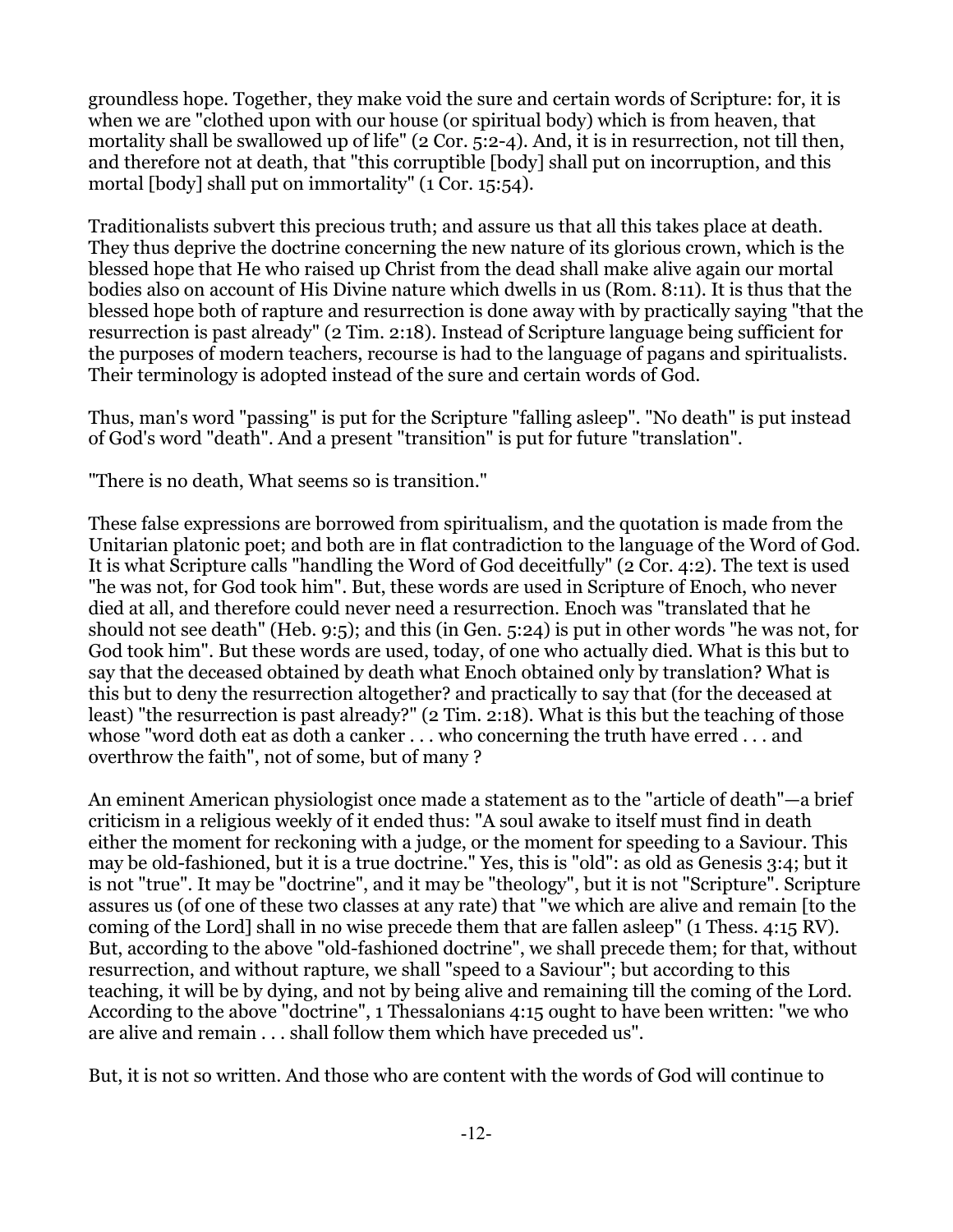hold fast "that blessed hope" and to "wait for God's Son from heaven" (1 Thess. 1:10). We will not exchange "that blessed hope", which God has given us in His Word, for this false and groundless hope; which was conceived by the great enemy of that truth; born in Babylon; nursed in tradition; and held by religionists of all kinds. A false hope which is common to the Heathen, to Spiritists, and to every great false system of Religion: but which is unknown to the sure Word of God. Well did the Saviour say of this very doctrine of Resurrection, "Ye do err, not knowing the Scriptures, nor the power of God" (Matt. 22:29). No! we, like the Apostle Paul, would not be "unclothed" in death (2 Cor. 5:4), but would wait for our Rapture, when "the Lord Himself shall descend from heaven". If we are called to fall asleep, we shall do so in the sure and certain hope of resurrection, "earnestly desiring to be clothed upon with our house (or body) which is from heaven (5:2), that mortality might be swallowed up of life" (2) Cor. 5:4): and we, in our resurrection bodies made like the Lord's own glorious body (Phil. 3:21), shall be for ever "present (or at home) with the Lord".

This is the conclusion, in 2 Corinthians 5:1-9 (which commences with the word "for"), of the statement which commenced in 2 Corinthians 4:14 with the words: "Knowing that He Who raised up the Lord Jesus, will raise up us also with Jesus and will present us with you."

This is the glorious end of the new nature. As the old nature ends in death and corruption, so the new nature will end in rapture or resurrection. For "the wages of sin is death, but the gift of God is eternal life through Jesus Christ our Lord" (Rom. 4:23). The one is God's judgment; the other is God's grace. The one is sins "wages"; the other is grace's "gift". This gift is possessed, and will be enjoyed, only by those to whom it is "given". The Lord Jesus in His last prayer declared that the Father had given Him power "that He should give eternal life to as many as thou hast given him" (John 17:2, 6, 9, 11, 24). Therefore it is written: "This is the record, that God hath given to us eternal life, and this life is in His Son. He that hath the Son hath life: and he that hath not the Son of God hath not life" (1 John 5:11, 12). These words state a Divine universal truth; and they are true not only of the Church, but of all to whom this "gift" shall be "given". Specially true, therefore, are they of those who are, "in Christ", sons of God, heirs of God, joint heirs with Christ.

### <span id="page-12-0"></span>**Ch 05 The Conflict Between the Two Natures**

Having learnt so much, separately, about the characteristics of the two natures, from Romans 6—8, we have now to learn the experience and the doctrine about them as existing together in the one personality. This doctrine is taught chiefly in Romans 7. Every child of God has the experience, but not every such child knows the doctrine. This means nothing but trouble, confusion, doubt and anxiety. No rest can be known, no peace can be enjoyed unless we learn for ourselves from the Word of God, what His own explanation is concerning the conflict between the two natures. The experience of that conflict is trouble and unrest; and nothing but the knowledge of the true doctrine concerning it can remove that trouble; and, not only does it remove it, but at the same time it provides us with the greatest assurance we can possibly have on earth that we are the children of God. The experience of this conflict is the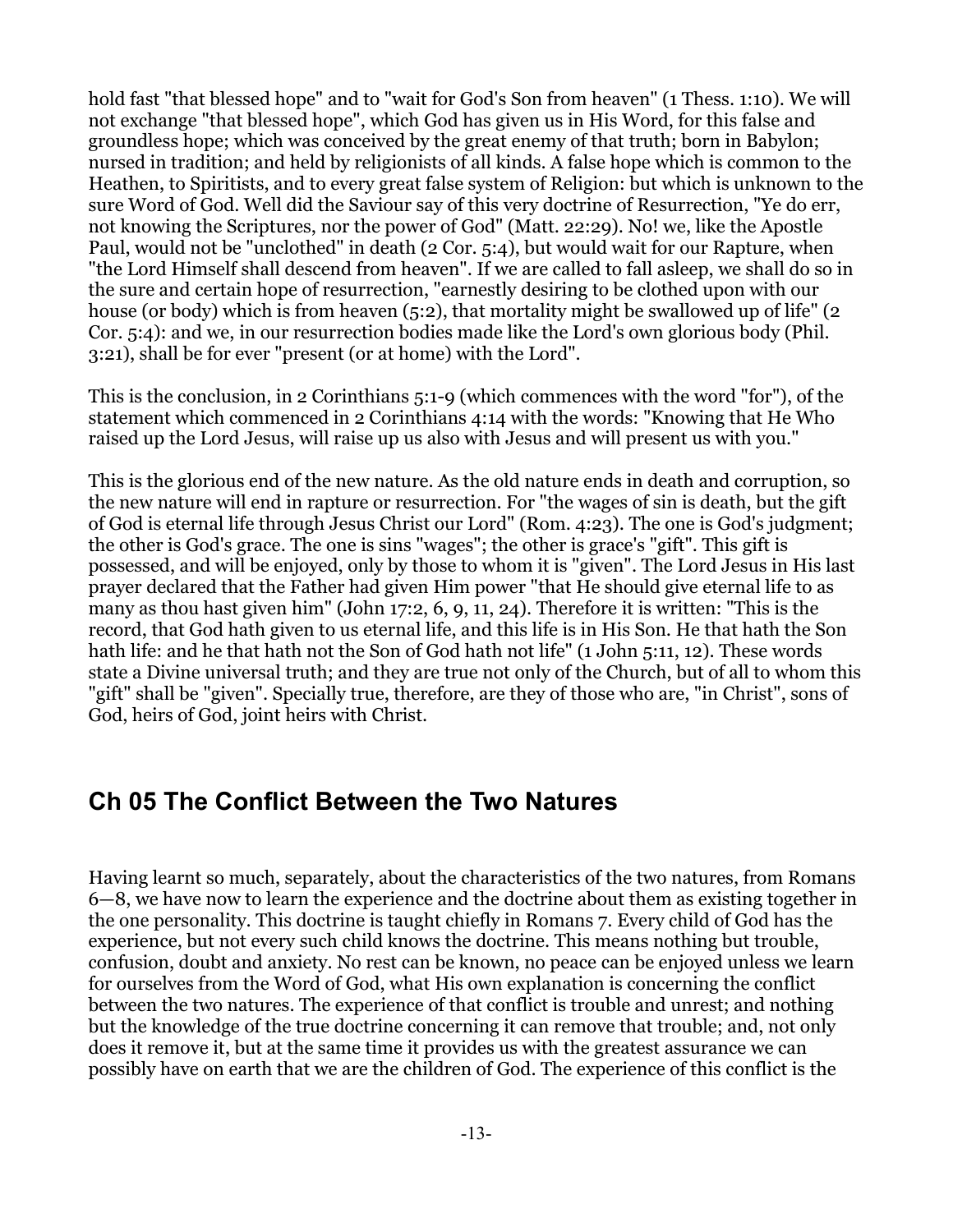one thing in which the true child of God differs from the mere religious professor. The latter knows nothing of or of the abiding sense of inward corruption which this experience always creates. The very fact, therefore, of this experience of the conflict, is the best, and indeed, the only real assurance we can have that we are "born of God" (I John 3:9); that we are "His workmanship" (Eph 2:10); and that He has begun in us that good work which He will carry on, carry out, complete, and perfect concerning us (Phil. 1:6). The right understanding of the doctrine concerning this experience can bring only peace and comfort to us: and without it all must be trouble, unrest, and confusion.

It is this which forms the subject of Romans 8. Let us note how it stands in the general structure of the Epistle. It forms part of a larger member which begins at chapter 5:12, and goes on to the end of the eighth chapter (8:39). The subject is sin (or, the old sinful nature).

#### THE STRUCTURE OF ROMANS 5:12, 8:39.

- A| 5:12-21. Condemnation to death of many, through the disobedience of one: but life and righteousness through the obedience of one—Jesus Christ,
	- B| 6:1, 7:6 We not in sin, having died in Christ.
	- B| 7:7--25. Sin in us, though we risen with Christ.
- A| 8:1-39. Condemnation of sin in the flesh: but no condemnation to them which have life and righteousness in Christ Jesus.

From the structure of this passage we see that the conflict arises through sin (i.e., the old sinful nature) being in us, though we are risen with Christ. This is the subject of chapter 7 from the seventh verse: (not of the whole chapter). The first six verses of chapter 7 belong to chapter 6; and the object in the member B (ch. 6:1 - 7:6), is to show how we are not in, or no longer reckoned as being under, the condemnation of sin, inasmuch as we died in Christ.

The object of chapter 7:1-6 is to show how the Lordship of the Law can be exercised only during life (5:1). Death releases us from its claim against us (5:2). This is illustrated by the case of a married woman who may lawfully marry again if her husband be dead (5:3). The conclusion is that we who have died with Christ (5:4) are therefore free from the law and can be united to Christ in a new sphere, or plane, altogether—in resurrection life (5:4); and, having died with Christ, are altogether free from the authority, and power, and claims of the law.

This last paragraph may be set out to the eye in the following structure:

Romans 7:1-6.

C| 7:1. The Lordship of the Law during life.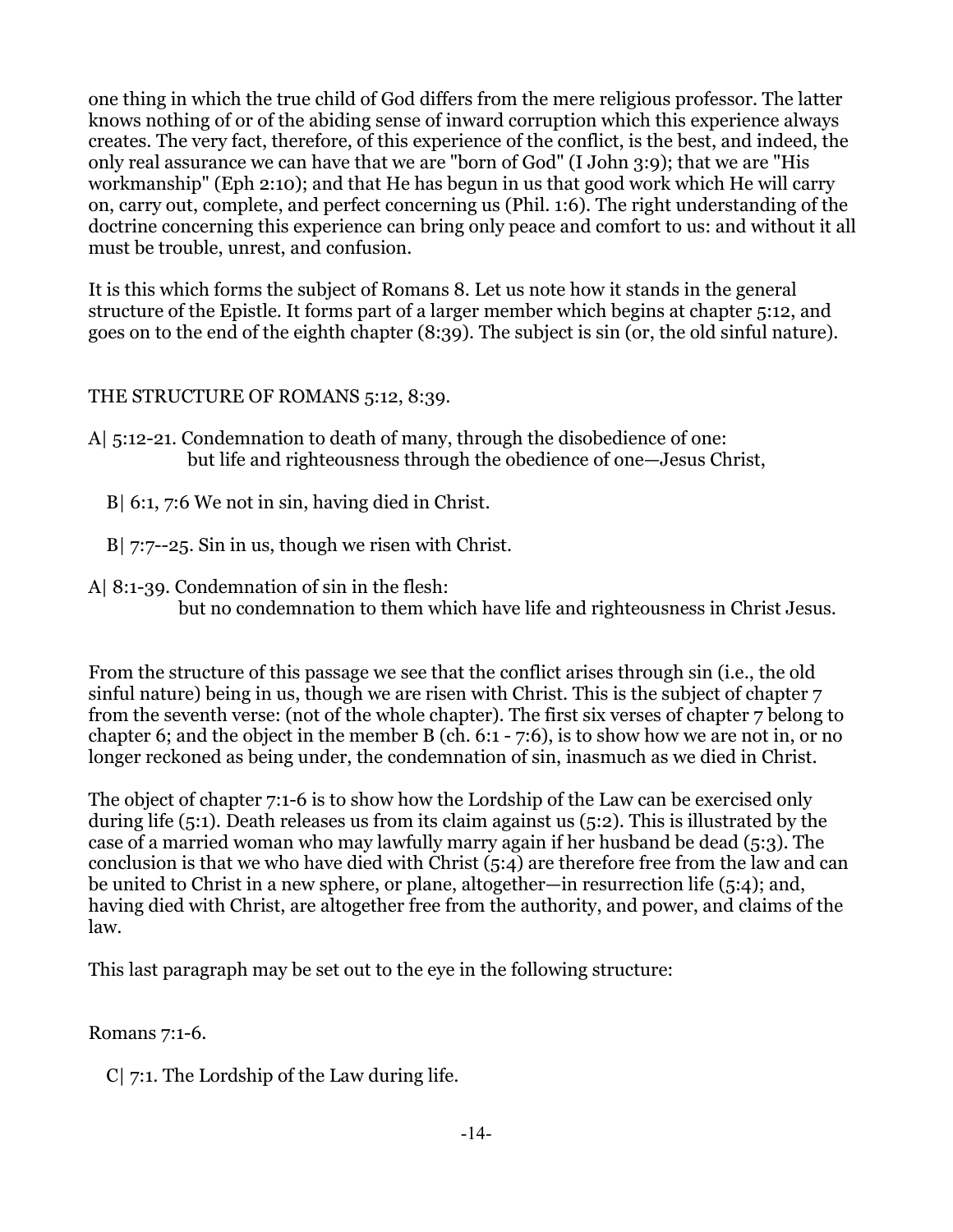D a| 2. Death releases the wife from its claims.

- b| 3. Result--Union with another husband.
- D a| 4. Our death in Christ releases us from its claims.
	- b| 4. Result--Union with Christ.
- C| 5, 6. Deliverance from Lordship of the Law by death.

The way is now clear for the teaching that, though we are no longer in our sins, sin is in us; and, from that moment that the new nature in implanted in us it reveals the presence of the old nature; and the conflict between them begins. "These are contrary the one to the other, so that you cannot do the things that ye would" (Gal. 5:17). The two natures thus dwell side by side in one personality. Like the graft of a rose on a briar, or an apple on a crab-apple, it is one tree; but all that is brought forth above the graft is a new kind fruit, while all that is brought forth from the old stem, below the graft, is of the nature of the old tree, and is carefully and continually cut off with the pruning-knife. The experience is so interlaced that it is difficult for man's word to describe it, or explain it. Only "the Word of God" can do that, nothing else. "It is able to divide what is of [the] soul" (i.e., soulical or natural, the old nature), and what is "of [the] spirit" (i.e., the new nature); and is able to judge [yes, and to condemn the] thoughts and intents of the heart (i.e., the old nature) (Heb. 4:12).

It is out of the heart (or, old nature) that all evil thoughts come forth (Matt. 15:18-20). The Word of God is "able to judge" these "thoughts and intents" and enables us to judge and condemn them; yea, and enables us to discern and divide between what belongs to the old, and what belongs to the new nature.

As the two natures are in the one person, so the "I" in Romans 5 relates sometimes to one and sometimes to the other. Hence we read (5:18) "For I know (as a matter of fact from God's Word) that there dwells not in me, that is, in my flesh (my old nature) any good thing. For the will [to do good] is present with me, but the working out of [that] good [will] I find not. (19) For the good [thing] which I will [to do] I do not practice; but the evil which I do not will, this I do. (20) But if, what I do not will, I practice, it is no longer I who work it out, but sin which [is] dwelling within me. (21) I find then this law in me who will to practice the good, that the evil is present with me. (22) For I delight in the law of God according to the inward man (the new nature): (23) but, I see a different law in my members, carrying on war against the law of my mind (or new nature), and bringing me into captivity to the law of sin which is in my members." Here we have the very explicit declaration that the new nature (called the "inward man" and the "mind") delights in God's law; while there is, at the same time, the old nature (called "the flesh") which delights in obeying its own law, and carries on a constant war against the new nature. The result of this unceasing warfare is the wretchedness which leads the ego in the next verse to cry out, in broken gasps: "O wretched—I—man!" which is translated, "O wretched man [that] I [am] who shall deliver me out of this body [appointed to] death ? I thank God, [He shall deliver me] through Jesus Christ our Lord." Yes, He will deliver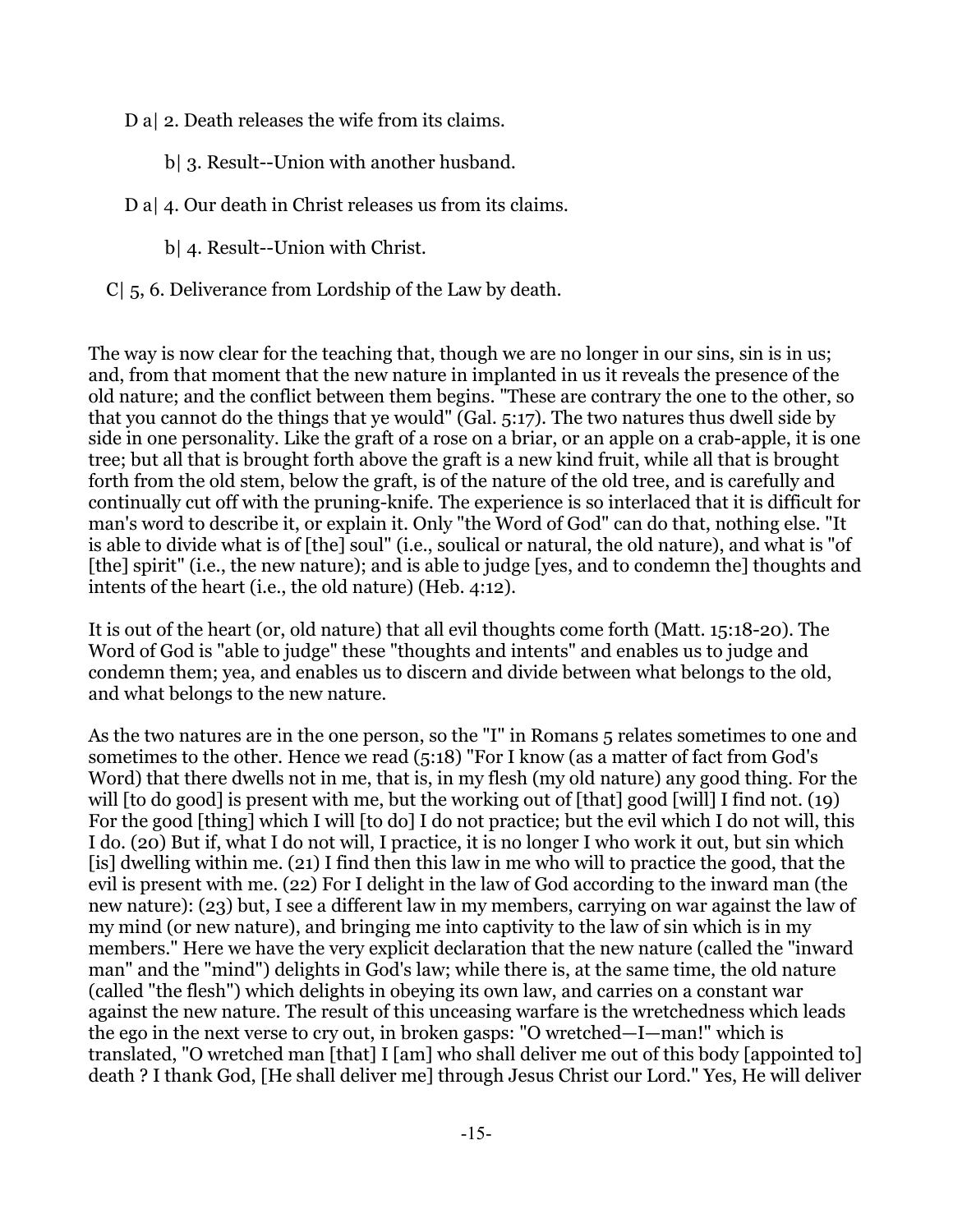all who have this conflict, in the only possible way; either by Death, Rapture, or Resurrection. Only in Rapture or Resurrection will death be "swallowed up in victory". Then shall we cry, no longer, "O wretched man". But "O death, where is thy sting? O grave, where is thy victory?" That will be the end of this warfare. Well may such an one cry "I thank God [He will deliver me] through Jesus Christ". This is our present cry of patience and of faith. But the moment is coming when we shall actually cry, "Thanks be to God, which giveth us the victory through our Lord Jesus Christ (1 Cor. 15:54-57).

In view of this blessed hope, well may this revelation end with the exhortation: "Be ye steadfast, unmoveable, always abounding in the work of the Lord." Be not moved by the varying episodes and experiences of the conflict. Rejoice in the present assurance of grace as to our perfection in Christ Jesus; Rejoice in the promise of future victory, when we shall be made like His own body in glory. So shall we be free to engage in the work of the Lord, yea, to "abound" in it. No longer striving to exterminate the enemy, or to have any temporary victory which we may gain over it; but looking forward to that great final victory which He has promised to "give".

A certain class of modern holiness teaching in this sphere of truth robs it of all its beauty and its power. It realizes the fact of the conflict within us, but would have us engage in the hopeless task of improving or eradicating the old nature. It would thus, at the best, occupy us with ourselves, and would have us ignore the emphatic assurances from God's Word that the old nature, or the flesh, can never be changed into spirit. And, supposing it could be eradicated, where is it to go? What is to become of it? It is "flesh"; and nothing can end the burden of the "flesh" but death and resurrection, or rapture. No amount of surrendering, or believing, can get rid of "the flesh". It is born of the flesh, and is flesh. It is so many stones in weight. How can this be eradicated? And eradicated from what? It is confusion like this that we get into, the moment we use non-Scriptural terms; but, in this case, the term "eradication" is not only non-Scriptural, but is un-Scriptural. The Scripture word is "deliverance" and "victory", and this, not victory over "sins" as such, but over "sin" itself, over this deathappointed body. This "deliverance" will be experienced only in rapture or resurrection. We are delivered from our "sins" here, and now. Our salvation by, and in. Christ assures us of this. It is for these He was delivered (Rom. 6:25). These God has remitted (Rom. 3:25). These are all forgiven and covered (Rom. 4:7.; Col. 2:13). We are not any longer in our trespasses and sins. We were once in them, as it is written in Ephesians 2:1—3: "and you [did He quicken] when ye were dead in [your] trespasses and sins, wherein in times past ye walked according to the course of this world, according to the prince of the authority of the air, the spirit that now worketh in the sons of disobedience (or, unbelief); among whom we also, all, once had our conversation (or, lived our life) in the lusts of our flesh (or, the old nature), practicing the things willed by the flesh and the thoughts [of our heart, or, old nature] and were by nature, children [destined to wratheven as the rest" (Eph. 2:2, 3): "for because of these things cometh the wrath of God upon the sons of disobedience (marg. unbelief)" (Eph. 5:6). But from all these "sins" we have been delivered; and from all that "far off" distance we have been "made nigh by the blood of Christ" (Eph. 2:13). It is not now a question of "sins" but of "sin".

We Are Not In Our Sins; But "Sin" Is In Us. This is the great subject of Romans 7 and we feel the motions and leadings of "sin", yea, we feel them most when we would do good. Sad indeed is this experience. Yea, the old nature seems all the more malignant because of the presence of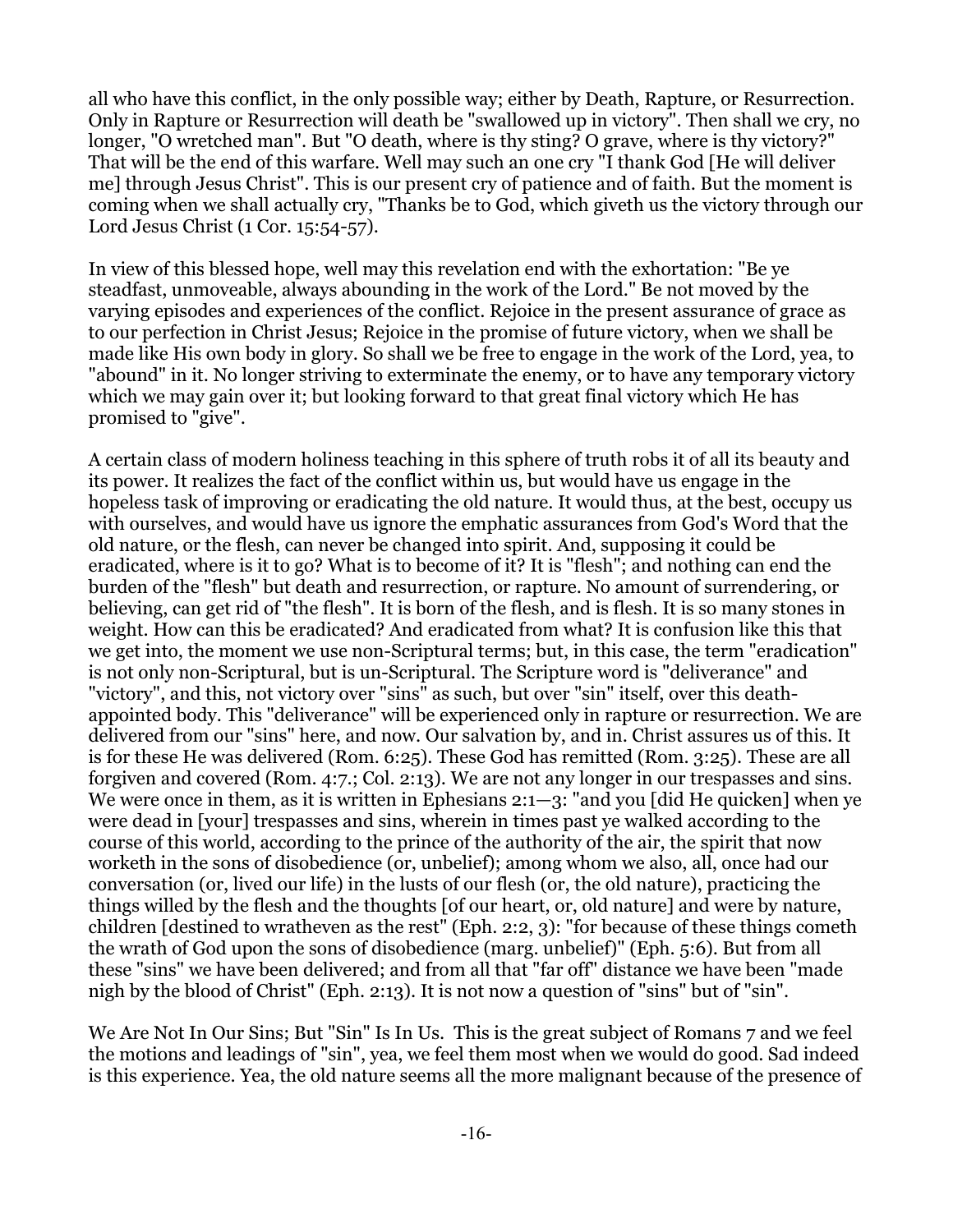the new. The new nature seems to stir up the old, and to make its opposition all the more bitter. It is as though the old tenant resents the incoming of the new tenant. Until the new tenant sheds its blessed light abroad within, we do not see or realize the depths and powers of the old one. There are those who have been astounded to discover in themselves tendencies and desires which they never knew the existence of before. They simply carried those desires out "in times past", being "dead" to all sense of their real nature, and awful character. But now, there is a new will directing the members. The members were once under the entire domination of the old will: but they have now been absolved from their allegiance. The old will has no longer dominion over them (Rom. 6:14). The old will is in us, and does all it can to influence our members; but, it no longer has the control.

The conflict between the two natures may be compared to a ship, on which a new Captain has been put on board by the owners. The old Captain has so long held command, and his enmity to the owners is so great, that he has practically treated the vessel as his own; and kept the crew in perfect bondage. The crew have submitted to it, never having known any other authority; or understood what real liberty of service was. From time to time they have heard of it; they have passed other vessels which they saw at once were very different from their own. But, now that the new Captain is in authority they begin to find out what the difference is. The new Captain, henceforth always has control of the helm and the charge of the ship. The ship is the same, the crew is the same. Even the old Captain remains on board. The book of instructions which the new Captain has brought on board tells that the old Captain has been judged and condemned: but the sentence cannot be executed except by the proper judicial authorities, when they reach port. They cannot put him ashore, or throw him everboard. But, he no longer "holds the helm or guides the ship". He tries from time to time to get hold of the wheel, but in vain. He succeeds sometimes in putting forth his old influence by creating disaffection in some members of the crew; for he knows them and their weaknesses well from his former complete control of them. He occasionally bribes or deceives some of them into acts of insubordination which they afterwards deeply regret. But the old Captain cannot get at the "ship's papers". They are now put quite out of his reach, where he cannot touch them. He cannot succeed in altering the ship's course; or change the port for which she is now making. He does not read the book of instructions; and if he looks at it, he does not understand it (1 Cor. 214). The ship's company were once his executive, and carried out only his will: but there is now no obligation for any of them to obey his orders, or to recognize his authority. They are released from it; and henceforth they are under the orders of the new Commander. They are to "reckon" the old Captain as already condemned; and the sentence as only waiting to be carried out. As to his power over them, they are to reckon themselves "as good as dead" so far as he is concerned.

This is the argument of Romans 6:17-19. "But thanks be to God that [though R.V. whereas] ye were the servants (or bond-servants) of sin, yet ye have obeyed from the heart that line of teaching unto which ye were delivered. (18) And being set free from [the dominion of] sin, ye became servants of righteousness. (19) I speak as a man, on account of the weakness of your flesh): for as ye [once] yielded your members in bondage to [work] uncleanness and to iniquity to [work] iniquity; even so now ye present your members in bondage to righteousness to [work] holiness."

We therefore have not only been delivered from our sins, but have been delivered unto this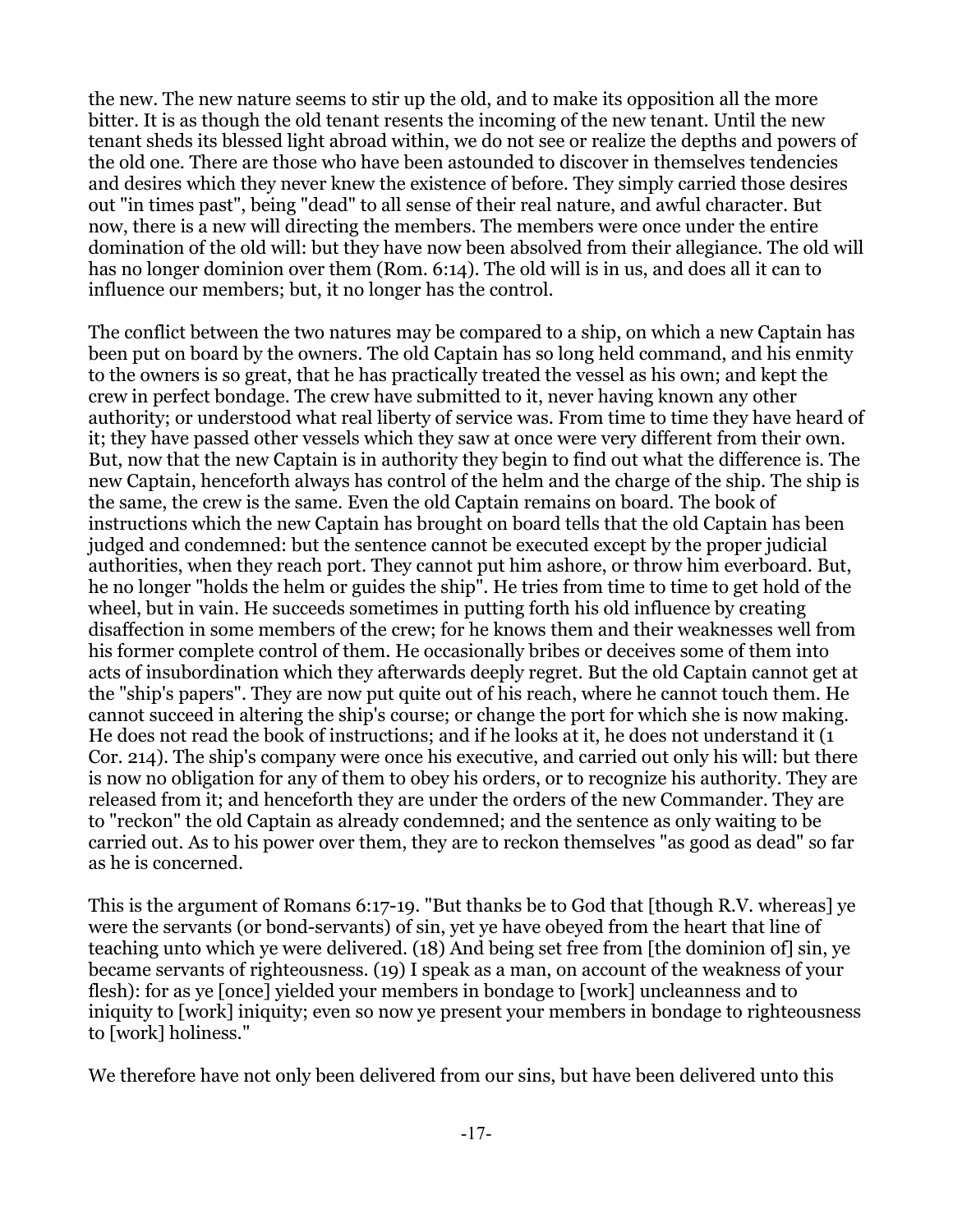line, or kind of teaching, if we have "so learned Christ" (Eph. 4:20).

But the question is, have we "so learned Christ"? and have we gotten to know the wondrous deliverance which we have obtained in and through Him? This is the application of the Apostle makes of this "line of teaching" given in Romans 6. After speaking of how "other Gentiles walk", who know not this deliverance, he turns to these Ephesian saints and says (Eph. 4:20): "but ye did not thus learn Christ, if indeed ye heard Him, and were taught by Him (according as [the] truth is in Jesus) to have put away from you [all that was] according to your former course of life, the old man, which is corrupt according to its deceitful lusts, and to be renewed in the spirit, that is to say your mind (or new nature), and to have put on the new man, which, according to God, was created in righteousness, and true holiness. Wherefore, having put off "falsehood, speak ye, each one, truth with his neighbour; for we are members one of another" (Eph. 4:20-25).

This passage speaks of what they had done in consequence of having received the new nature. It does not tell them what they were to do. They were not told to put off the old man. That had been done. They are being reminded of what they had "learned" from, or concerning Christ, and of the blessed position the believer in relation to the conflict between the two natures. This is the "truth" which the members of the one body were to speak of to each other (4:25). We are to remind each other that the old man has been deposed from his dominion, and that we have been put under the dominion of the new man. The moods and tenses in this passage must be carefully noted. For unless we know the doctrine of the two natures, we miss the whole scope of the passage. And if we do not discern the scope. we cannot understand the moods and tenses. They are all past infinitives, and not present imperatives. They are not commands for us to do what has already been done. These Ephesian saints were not here told "to put off" or "to put on" anything; but, all having been done for them and for us by God, the one command is to "speak" of, and talk about, this precious "truth" with the other members of the one body. And if we have "so learned the Christ" (i.e., Christ spiritual or mystical) and "heard Him," and have been "taught by Him," this is what we shall do. We shall not do this if we have listened to man, and been taught by man. Man will teach us and tell us that we have got to spend our life in trying "to put off the old man", and labouring "to put on the new man". He will put us under these hopeless tasks and thus bring us into a new kind of bondage: all the more deceitful and dangerous because it seems such a good work. But it is bondage all the same. It is not the "truth" which we learn of Christ. It is not "the line of teaching" unto which we have been delivered. We were not delivered from one bondage in order to come under another; however plausible it may seem.

Man's teaching either ignores the doctrine of the two natures altogether, and is devoted to rules and regulations for controlling the old nature (the only one he knows of): or, where the doctrine is known, it is vitiated by not knowing all that is "taught by Him" concerning our present deliverance from the dominion of the old man now, by the reckoning of faith (Rom. 6:11); and the future" and perfect deliverance from it in resurrection (Rom. 7:24; 1 Cor. 15:57). Hence, man's teaching perverts the blessed doctrine by promising us that, if we follow his prescriptions we can get rid of the old nature now by our own acts of "surrender"; and thus he paves the way for ignoring altogether, and doing without the only deliverance which God has promised by means of rapture or resurrection "through our Lord Jesus Christ"; by substituting death as our hope. This is why "that blessed hope" of the Lord's coming has been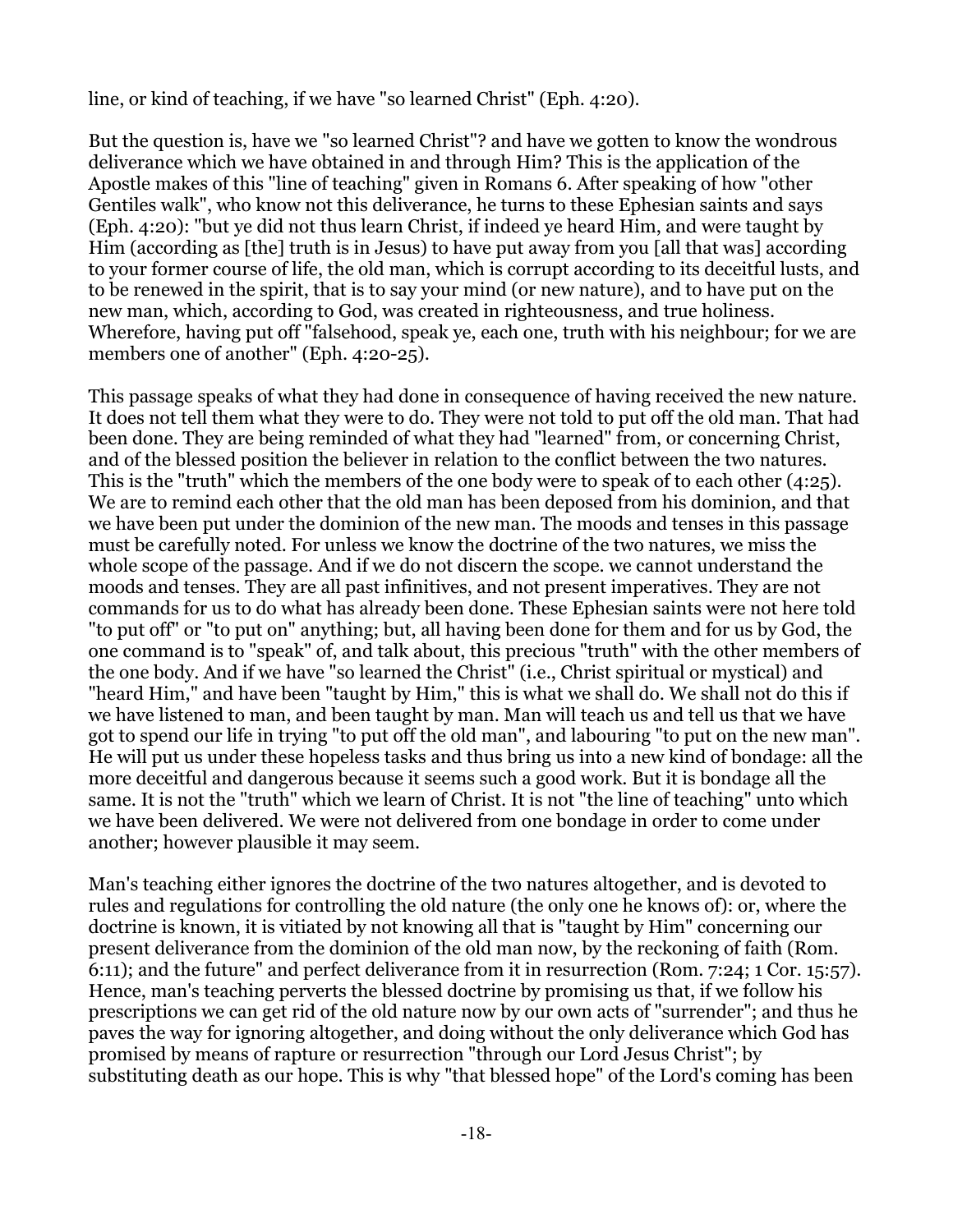so long lost to the great majority of believers. This is why "the hope of Resurrection" has been superseded by the Babylonian tradition of death and an "intermediate state" which is so universally substituted for the Word of God.

There are responsibilities, under which the doctrine concerning the two natures puts us; and there are practical precepts connected with both: but these are all in full harmony with the great lessons which we learn in the school of grace, where grace itself is at once our Saviour and our Teacher (Titus 2:11-13).

## <span id="page-18-0"></span>**Ch 06 Our Responsabilities as to the Old Nature**

We have seen that, though the two natures dwell side by side in the same personality, it is clear that we have certain responsibilities with regard to each of them, quite apart from precepts, rules, regulations, and "commandments of men".

1.) Our first responsibility is to accept God's estimate of it. The Word of God does not reveal the doctrine to us without giving us the needed instruction. Holy Scripture is "profitable for both" (2 Tim.3:16); so that, with the "instruction" we may know how to use the "doctrine"; and how we are to know our responsibilities, and fulfill them for our profit and our peace. If then we recognize this as our first responsibility, then we shall reckon that our old nature "died with Christ" (Rom. 5:11). We are not left in doubt as to what this means. The verse begins "So likewise ye:" Like what?

The preceding verses tell us:

"He that died has been [and is] justified from sin. Now if we died with Christ, we believe that we shall live [again] also with Him: knowing that Christ having been raised up from among [the] dead dieth no more; death no more hath dominion over Him. For He who died, died unto sin once for all; but He who liveth, liveth unto God. Even so ye also reckon yourselves indeed [to be] dead ones as to sin, but alive unto God in Christ Jesus" (Rom, 6:8-11). Observe, it does not say we are to feel ourselves as dead; or that we are to realize it; but to "reckon" it as being really so in God's sight, as though it were an accomplished fact. These four verses (Rom. 6:8-11) are added as an explanation and illustration of the statement of the fact in the previous verse (5:6). "This knowing, that our old man was crucified with [Christ]." We have the same fact in Romans 7:6: "But now we were cleared [or, discharged] from [the claims of] the law, having died to that in which we were held" (so A.V. margin and R.V. text). We have the same testimony in Galations 2:20, where the Apostle emphasizes an important, independent and dogmatic statement by using the Figure, Epanadiplosos, which commences and closes the sentence (in the Greek) with the same word "Christ"; thus emphasizing and marking off the statement; setting it forth distinctly and attracting our attention to it, and fixing it upon it. "Christ I was crucified with; yet I live, [and yet] no longer I, but He liveth in me, Christ." This is how the Apostle "reckoned" that he died to the law. This is why he says he would actually be a transgressor if he sought now "to be justified by Christ" (5:17); because, if he died with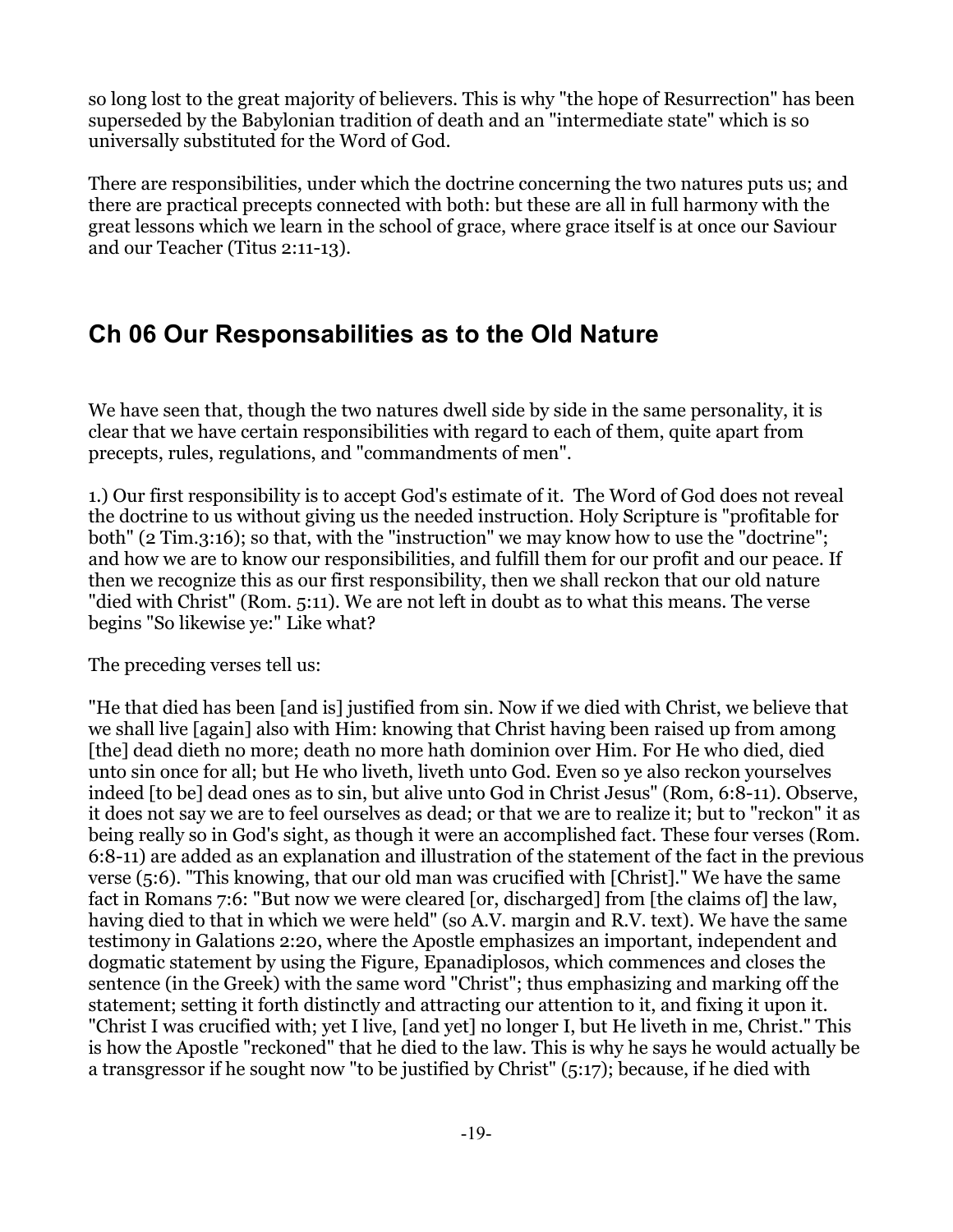Christ he is freed from the law. His seeking, therefore, after that, for justification even by Christ would be a practical denial of that great revealed fact which had been already accomplished. Even so, it is our first bounden duty to reckon that we are (as regards the law and all its claims on us) as though we were dead persons.

This is not a matter of feeling, but of faith. If we are guided by our feelings we shall never enjoy it. It is for us to "believe God". "Faith cometh by hearing, and hearing by the Word of God" (Rom. 10:17). God has declared this great fact in His Word (or we could have never known it); we hear that Word; faith believes it and rejoices in what it hears; and believes God, quite apart from the question of feeling. So that our first responsibility as to the old nature is to accept God's estimate of it, and to reckon it (as He does) as having died with Christ when He was crucified.

2.) Our next responsibility is that we are to reckon it as being dead for what is good, as well as for what is bad. When we say "good" we mean, of course, good for God; good in God's sight; good for eternity; good in God's estimate, good as what He looks for and can accept. In His sight there is in the old nature (as we have already learnt) "no good thing". So that when we say we are not to cultivate the good in it, we do not mean what man would call "good", but what God reckons as "good". We are to reckon the old nature as dead in all its goodness as well as in all its badness: and to have done with all expectation of producing anything for God from it, as we are of one who is actually dead and God says it is dead, He expects us to believe it is dead, because He says it is. He looks for us to own it as buried. In the natural man there may be found natural religious and amiable characteristics: and he may cultivate these. But the child of God need not, and is not, to cultivate these. For, by walking according to the new nature, and led by that, what need will there be for cultivating the flesh? Led by that, we have Christ in the place of "religion"; and, we have "the mind of Christ". This infinitely exceeds anything that we could ever produce by any attempted cultivation of the old nature. This leads to ....

3.) A third responsibility, which is to Make No Provision For The Flesh. (Rom. 13:14), but always to remember "the flesh profiteth nothing" (John 6:63). This is what man calls "the teaching of Jesus", our adorable Lord and Master. But though man so calls it he does not want it and he will not have it. At any rate, he will pick and choose what "teaching" he likes. Nevertheless, this is what the Lord taught: "the flesh (or old nature) profiteth nothing". If we believe His estimate of it we shall never seek to make it, or force it, to do anything for God, either in the way of worship or service; we shall never try to get it to do anything by way of meeting God's demand for righteousness. We shall remember that all such righteousness is "as filthy rags" (Isa. 64:6). The flesh can be made very religious. Indeed, it is just this which distinguishes "religion" from Christianity. Religion has to do solely with the flesh. All its ordinances are on, or connected with, the flesh. They are all things that the flesh can perform. In Isaiah 1 we have a picture of what "religion" consists. When our Lord appeared on earth this exhibition of religion was at its height. Never was there a greater or more punctilious observance of all its ordinances and ceremonies. But, that these can never give a new nature, or change the old, is shown by the fact that it was the religious part of the nation that crucified the Lord Jesus. That is what a religion, even when given by God, culminated in, when perverted and misused by the old nature. It is to this that such passages as these refer: "Hath the Lord as great delight in burnt offerings and sacrifices as in obeying the voice of the Lord?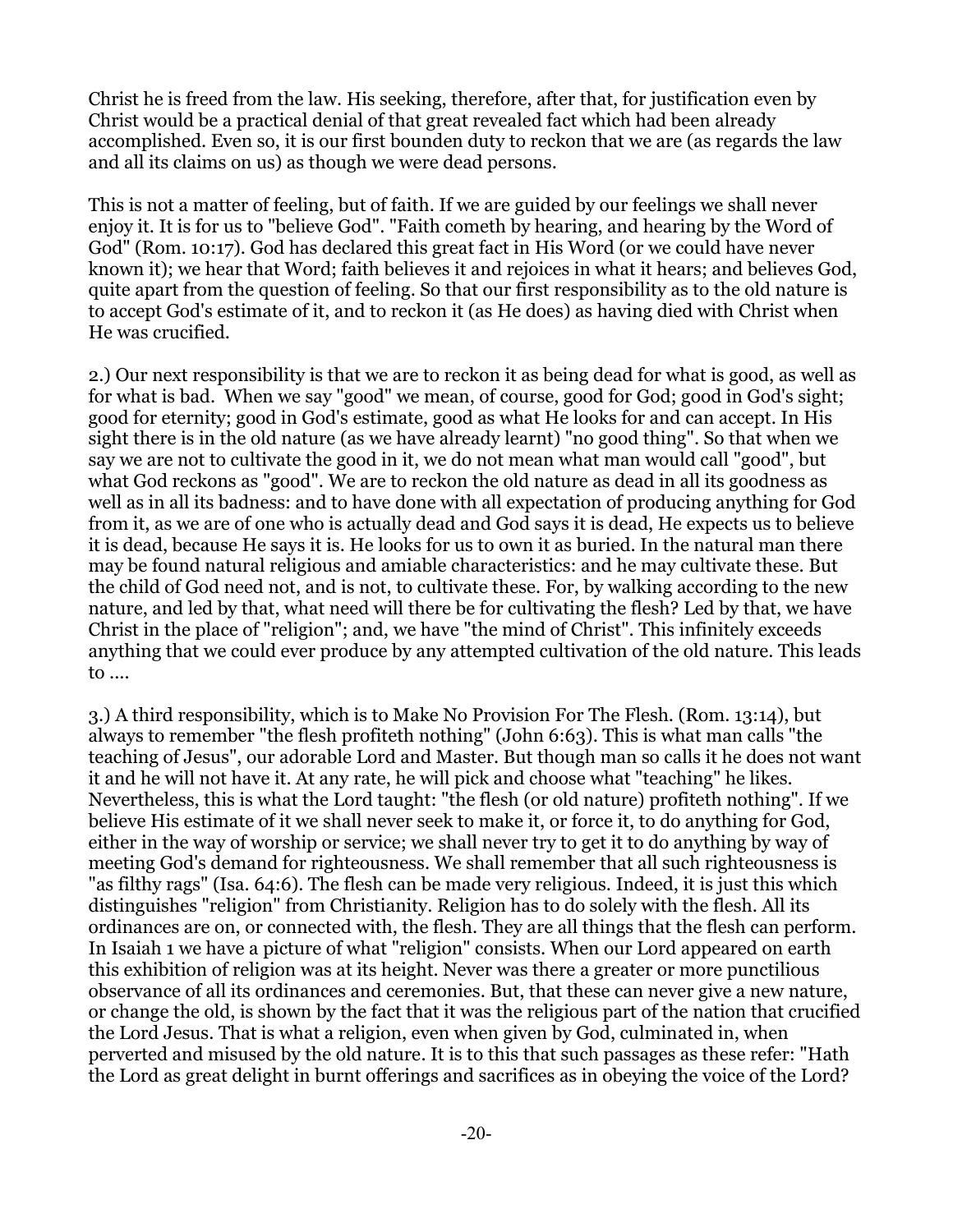Behold; to obey is better than sacrifice, and to hearken than the fat of rams" (1 Sam. 15:22). "Pure religion and undefiled before God and the Father is this, to visit the fatherless and widows, in their affliction and to keep himself unspotted from the world" (Jas. 1:27). That is to say, if it is a question of religion, i.e., of outward acts and observances, then, acts of mercy and kindness are purer and better far than all outward religious acts of service and services; bowings and kneelings; crossings and counting beads; drawing near with the lips, and the observing of days, and keeping of feasts.

This is the essence of the argument in the Epistle to the Colossians, which sums up this very question; "If ye died with Christ from the religious ordinances of the world, why, as living in the world, do ye subject yourselves to ordinances ('Touch not, taste not, handle not'; which all are to perish with the using); after the commandments and doctrines of men?" (Col. 2:20-23). The flesh can understand and be subservient to these ordinances, for they all belong to "earthly things" whereas, "If ye then were raised with Christ, seek the things that are above, where Christ sitteth at the right hand of God. Set your mind on the things above, not on the things which are upon the earth. For ye died, and your life is hid with Christ in God" (Col. 3:1- 3). Thus we are taught as possessors of the new nature, not to make provision for the old nature; not to feed it up nourishment which it loves ; not to seek to please or gratify it, not even in what in man's sight appears "good". The old nature is full of pride. This is why those gatherings and congregations are crowded where the teaching is what is called "practical"; and the hearers are told to "do" this or that (not that they necessarily think much afterwards about doing it); but still it gratifies the old nature of the religious man: and, the old nature, even in the child of God, loves to hear "precept upon precept, precept upon precept". But let God be honoured, and Christ glorified, His Word magnified and man abased, that is what the old nature will not have. He will have the churches and chapels deserted where this is the doctrine and where the worship is really spiritual. All this is hateful to him; and he will plainly tell you how thoroughly he dislikes it. But where provision is made for him; where there is plenty of music in the choir, and "precept upon precept" in the pulpit, and worldliness in the parish room, there he will be found, with the multitude. There is more danger for the child of God in the things that pertain to "religion" and in the refined desires of the carnal mind, than there is in the coarse and vulgar "lusts of the flesh". The child of God will not readily, or so easily, make such provision for the flesh. His real snare is when the provision is made by others for what is not openly associated with vice and irreligion, worldliness or immorality.

4.) The fifth verse adds another responsibility: "Mortify, Therefore Your Members Which Are Upon the Earth (Col.3:5). This sounds very strange at first, after being told repeatedly that we "died with Christ". It sounds practical also. But for a thing to be practical, it must be practicable. It must be something which we are able to do. The word "mortify" is nekroo, to make dead; hence, to treat as having become dead. The Scripture meaning of the word, here, may be gathered from its usage. Its other two occurrences show us, unmistakably, what this usage is:

Romans 4:19. Of Abraham it is written: "Being not weak in faith, he considered not his own body now as good as dead (he being about a hundred years old); or the deadening of Sarah's womb."

Hebrews 11:12. "Wherefore also there sprang of one and that too of [one] as good as dead." It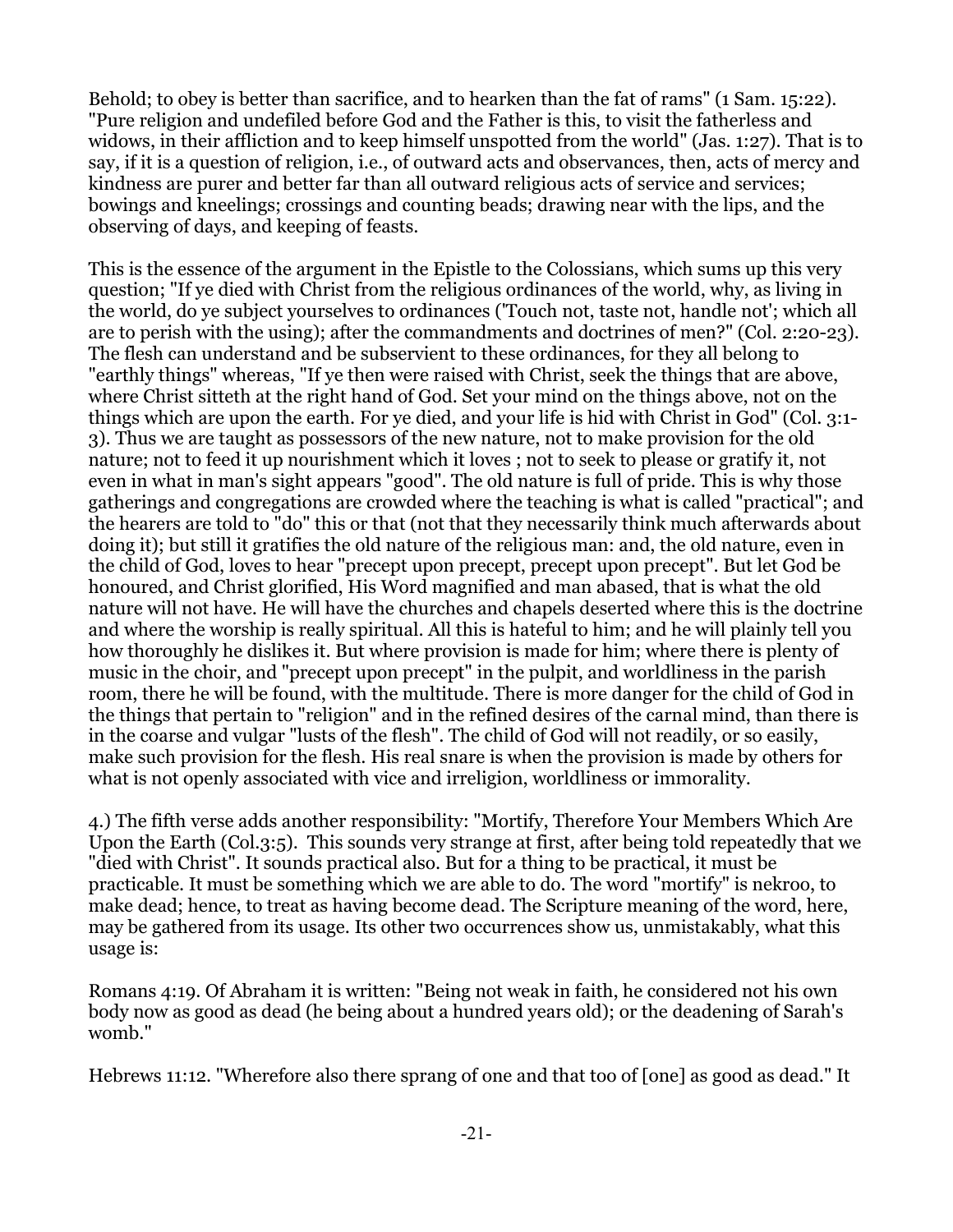is not a question of what the word means in the Lexicon; or how it was used by the Greeks: but it is a question of how the Holy Spirit uses it. And we see from the two passages just quoted that it is used of one who was actually alive; but, "as good as dead", i.e., impotent as to producing life, and as to all practical purposes. Moreover, the word is used in Colossians not of the old nature itself, but of its "members" (as of Abraham's and Sarah's members): and the exhortation is consequent on the doctrine in the preceding verses.

It begins with "therefore", and the argument is: Seeing that ye died with Christ, occupy yourselves with heavenly things and not earthly things; set your mind on Christ and on the blessed fact that ye are "complete in Him"; and that when He appears in glory ye also shall be manifested in glory. Be not weak in faith: consider not your members which are upon the earth; but reckon them as good as dead, "ye having put off the old man with his deeds, and having put on the new, which is being renewed unto full knowledge, according to [the] image of Him that created him" (Co1. 3:1-10).

It is because of the fact that we died with Christ, and hence, have put off the old man, and have put on the new, that we are therefore on that account to "reckon" the "members" of our body "as good as dead", and to account them as being impotent, and unable to produce any "living", or "good works".

All so-called "good" works done by the old nature are "dead works". They are wrought by our members which are, in God's estimation, "as good as dead". Only those are "good works" which God Himself has "prepared for us to walk in" (Eph. 2:10); and which are done in the spiritual strength of the new nature.

Oh! that God's estimate may be ours: that, like Abraham, we may be not "weak in faith" in this important matter; but strong, believe God; and thus, set free to center our affections on the things which are above, where Christ sitteth at the right hand of God; and to wait for our manifestation with Him in glory.

## <span id="page-21-0"></span>**Ch 07 Our Responsabilities as to the New Nature**

Our responsibilities as to the new nature are exactly the opposite to those as to the old nature. Our first responsibility as to the old nature was to reckon it as having died with Christ. So our first great responsibility as to the new nature is:

1.) To Reckon Ourselves Alive in a new species of life Rom. 6:11) This new nature is life—new life, spiritual life, divine life, eternal life (Rom. 3:6). And we are to reckon that we are now "alive", and living in this new life: i.e., living on a new plane of life, unto, and for God; and that this life is "in Christ Jesus". Not in "Jesus Christ", as in the A.V. How the A.V. should ever have said "Jesus Christ" is incomprehensible; for there is no question at all of a various reading in the Greek. It is plainly and indisputably "in Christ Jesus"; for the believer is never said to be "in Jesus". It is not in a dead Jesus, but in a risen and living "Christ" that we now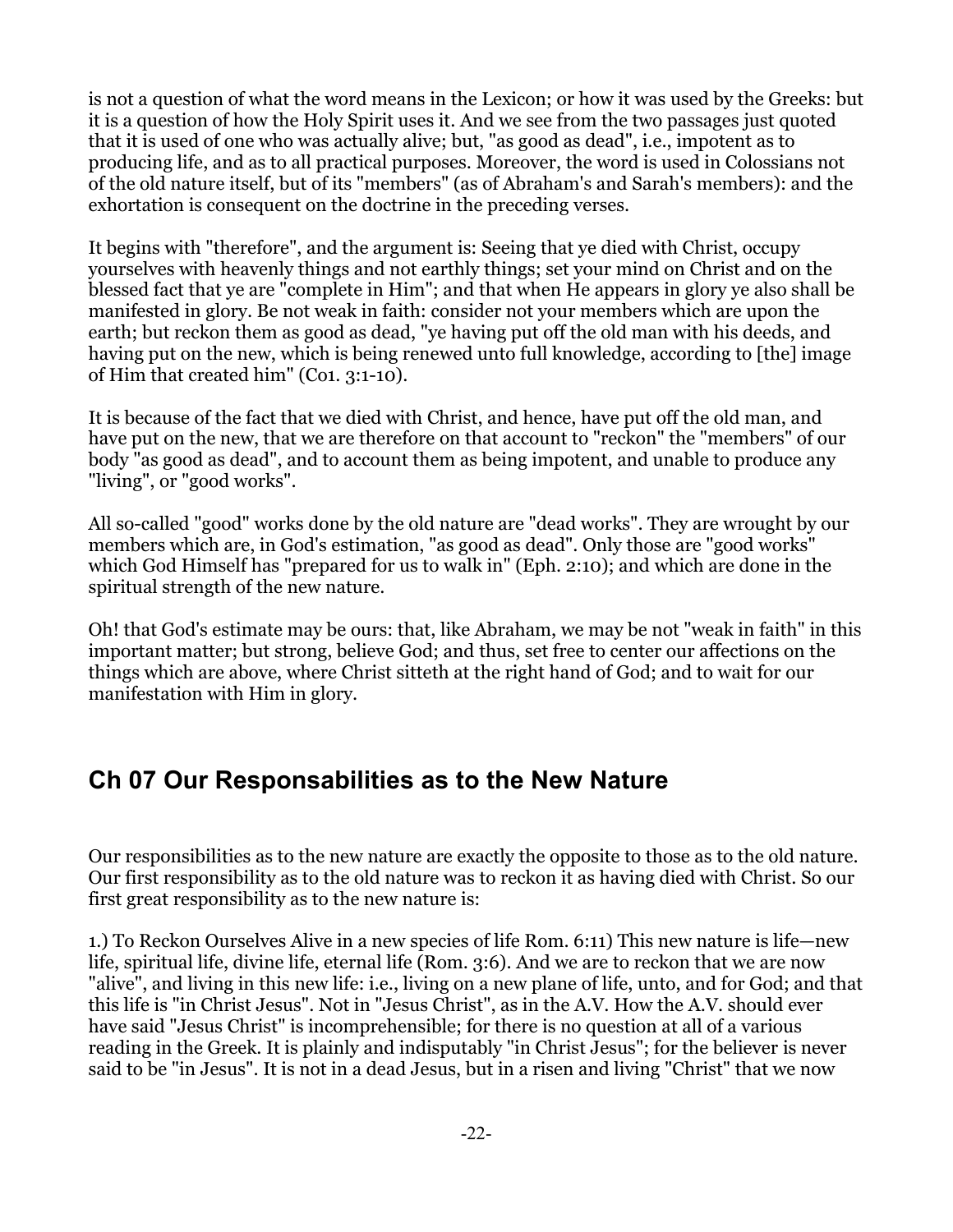stand. And we are to "reckon" now, by faith (not by feeling), that we do really stand before God in this new species of life. As long as we look at ourselves we shall never be able to "reckon" it; for we shall see no reason why He should ever have given us this wondrous "gift". We shall see no cause for it in anything that we have ever done.

If we are to carry out this reckoning we shall have to "believe God". In Ephesians 2:4-6 He has given us every encouragement so to do; for there He reminds us that it was while we were children of wrath and unable to think a good thought, or to do a good act, then it was that "God, being rich in mercy, because of His great love wherewith He loved us, even when we were dead ones in our trespasses, made us together alive in Christ: (by grace ye are saved), and raised us up together, and seated us together in the heavenlies in Christ Jesus: that He might show, in the ages to come, the surpassing riches of His grace in [His] kindness towards us in Christ Jesus: for by grace ye [have been and] are saved through faith: and this [salvation is] not of yourselves [for it is God's gift]: not of works, in order that no one should boast" (Eph. 2:4-9). If it is not by "works", then certainly it is not by feeling. It is only by the reckoning of faith that we can enter into, and enjoy, this precious declaration of an accomplished salvation. But this leads us to another responsibility, which is given in the following verse (Eph. 2:10). "We are His workmanship, created in Christ Jesus unto good works, which God hath before prepared (marg.) that we should walk in them." Therefore,

2.) We are to walk in this new life (Rom. 5:4). The Greek here for "new", kainates, newness. It is from kainos, new (not as being young, or fresh, or recently made; which is neos; but, as being new-made, and different from what had been before; new, in the sense of coming in the place of what had formerly been. Kainotes occurs only in Romans 6:4, and 7:6, but in each case the word is used in a different association or connection. In Romans 6:4 it refers to our walk (and in 7:6 to our service).

1.) As to our walk, it is to be in "newness of life": i.e., as living on a new and different plane of life; no longer merely the physical life; but now, the spiritual life. No longer the life as derived from the first Adam, but the life as derived from the last Adam, even Christ. A new sphere of life altogether. The former was of the earth, earthly: the latter is heavenly in its origin, its course, and its end. Our seat of government now is in heaven, and our "walk" is to be governed by that heavenly government, and not by any authority having its origin on the earth. As we walk about in the world we are ever to think of and to remember that we are in it, but not of it; and, as all who walk are responsible to look and see where they are going, so we are to "look for the Saviour, the Lord Jesus Christ" (Phil. 3:20, 21): and this is to govern our walk.

2.) In Romans 7:6 this new sphere of life is used in connection with service "but now we were cleared [or discharged] from the law, having died to that in which we were held, so that we [are now privileged] to serve in newness of spirit (i.e., in the new sphere of the new nature), and not in the old sphere of [the] letter [of the law]". This tells us that our service is no longer to be governed by the "letter" of the law, but by its "spirit"; and our service is to spring from a new motive altogether; the other is old41 and antiquated and out of date. Now it is to be not from duty, but from love; not from the observance of rules and regulations, but from delight; not from vows or pledges, but in perfect freedom of action; not as being bondservants, but as sons. A totally new sphere of service is brought to us with the new nature; and our responsibility henceforth is to serve God on this line and plane of service. Unless we are most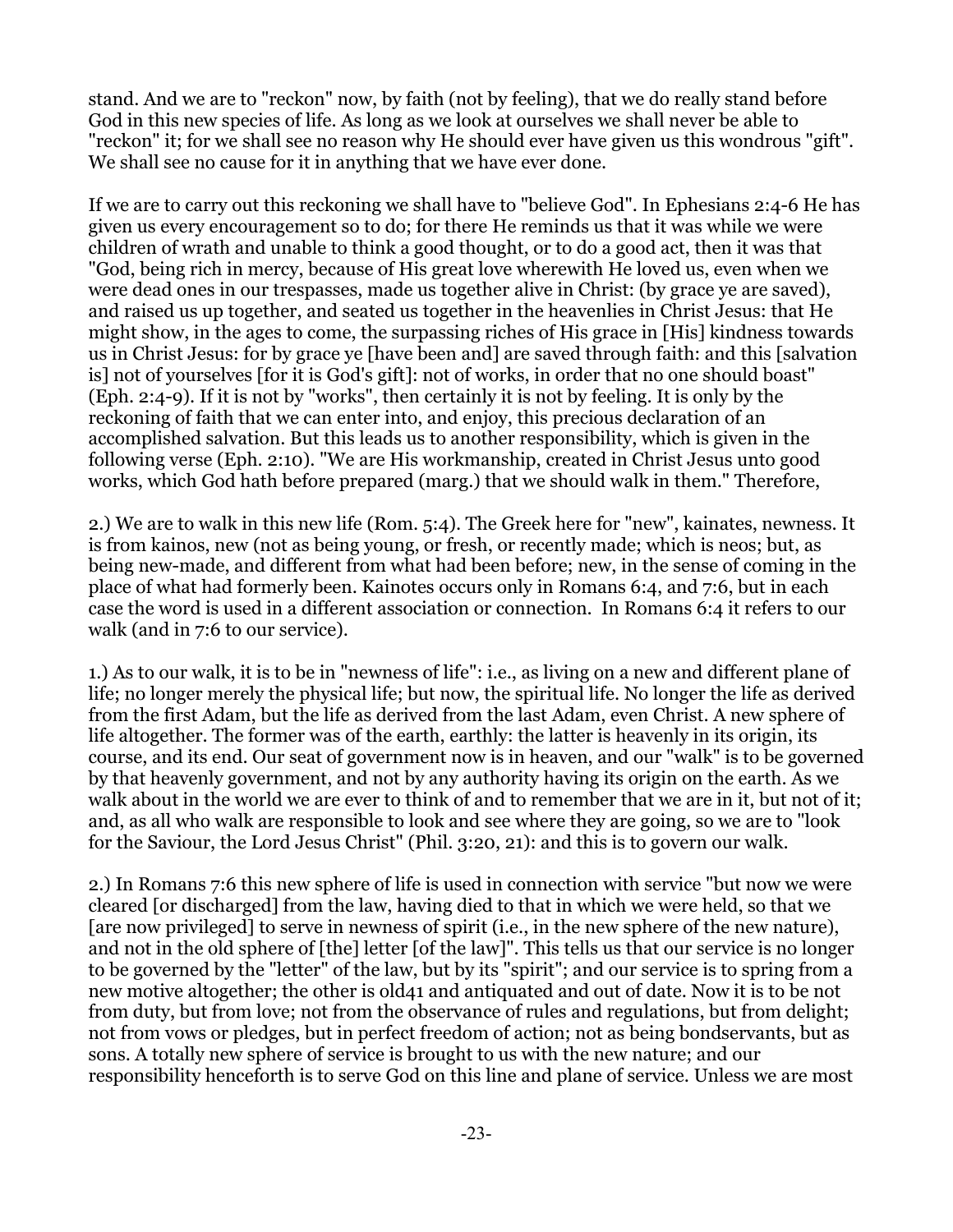watchful we shall find ourselves constantly dropping into the bondage of the antiquated letter, and acting in a servant-spirit instead of a sonship-spirit.

3.) But there is a third walk connected with this "newness", or new sphere, into which the new nature brings us; and that is in connection with worship. It is spoken of in Galatians 5:25, and it follows on as an additional thought to living in this new spiritual sphere. It has to do with our walk and worship, as being "in Christ", and not according to the religious ordinances of the world.

"If we live [according] to [the] spirit (or new nature), [according] to [this] spirit we should walk" (Gal. 5:25). That is to say, we, who have this new nature are to walk accordingly; and the verb rendered "walk" here is a different word from that we have had in Romans 5:4 and 7:6. It is stoicheo, and it always means to walk according to religious rules and regulations; and has reference to outward religious rites, ordinances, and ceremonies. The noun stoicheiun occurs only in two of the seven Church Epistles, viz.: Galatians and Colossians, which are both corrective of doctrinal errors, arising from being ignorant of the teaching of Romans and Ephesians respectively. It occurs twice in each epistle (Gal. 4:3, 9, and Col. 2:8, 20). Three times out of the four it is associated with the word "world", cosmos, and thus refers to what is outward and material, in contrast with, and opposition to, what is inward and spiritual.

The uncertainty as to its meaning, in both the A.V. and R.V., is shown by the inconsistent renderings. In the A.V., in Galatians, it is rendered "elements" in the text, and "rudiments" in the margin; while in Colossians it is "rudiments" in the text, and "elements" in the margin. The R.V. has the latter (the Colossian rendering of the A.V.) in all four passages.

The word refers to all that is outward in religious observance; all religious acts that have to do with the flesh, or the old nature. So that the responsibility brought before us in Galatians 5:25 tells us that, as we are now living in the new sphere of life, so we are to walk according to the new spiritual nature; and not to follow, or walk in, or according to, the outward religious ceremonialism of the world: neither as to heathen institutions, or Jewish rites and meats, and drinks, and washings; days and months, and seasons, and years (Gal. 5: 10, 11; Col. 2:16, 17; Rom. 13:1-9); or according to Babylonian traditions.

Thus there are three distinct responsibilities as to our walk according to the new nature: they are Life, Service, and Worship; and relate, respectively, to what is Inward, Outward, and Upward. As to the sphere within, we are to walk according to the new sphere of life into which the new nature introduces us (Rom. 6:4). As to the sphere without, we are to serve according to the same newness of the spiritual or new nature (Rom. 7: 6). As to the sphere above, we are to "worship God in (or, according to) spirit", and not according to the religious traditions and ordinances and commandments of men (Gal. 5:25; Co1. 2:20-22). These are the same three spheres which are all summed up in Titus 2:11-13; and these are the same three lessons which grace teaches. For grace not only brings us salvation, but it teaches us "that having denied ungodliness and worldly lusts (i.e., all the products of the old nature), we should live soberly, and righteously, and godly in this present world: looking for that blessed hope, even [the] glorious appearing of our great God and Saviour, Jesus Christ"? Here we are taught how we are to live in our new sphere, or plane, of life.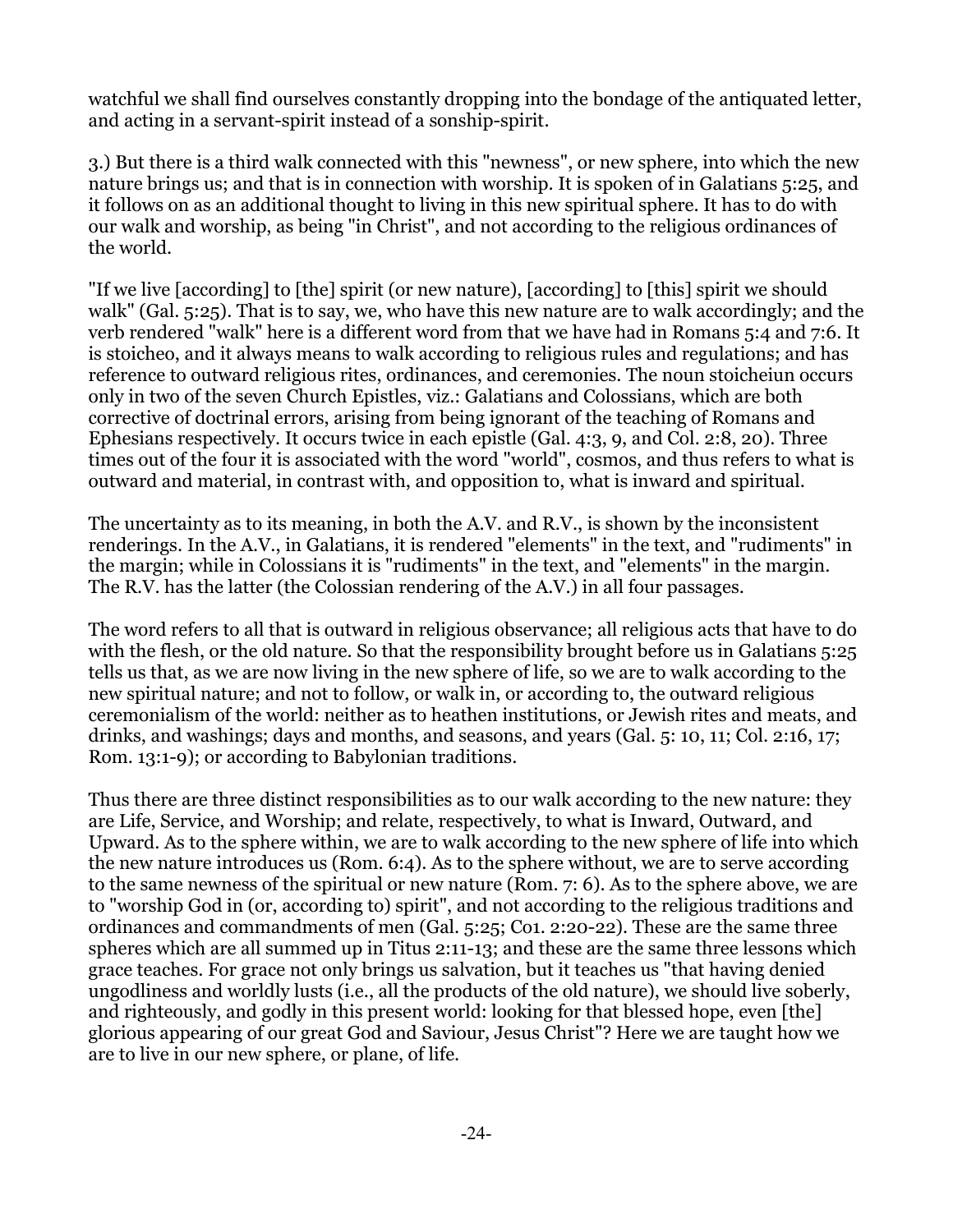1.) As to the world within. our walk is to be "soberly". The Greek sophronos, with self-control over all our desires, and a dignified constraint over all our members. This alone, and nothing short of this, is "gospel temperance". To limit this self-control to only that one of our desires which is created by thirst, is to miss the whole point of the injunction, and to leave all our other desires of the flesh, and of the mind, without restraint and without control; or, at any rate to act as though they may well so be left. But the greater includes the less. And true gospel temperance includes self-control over not only drinking, but over eating, dressing, reading, spending, saving, traveling, talking, sight-seeing, visiting, singing, etc.; and covers the whole ground of what is called "purity". It includes every department of our daily life; not only the coarse lusts of the flesh, but the refined desires of the mind; it covers not only what is unlawful, but what is lawful. It controls not only what is lawful, but what is expedient.

Man's perversion of "temperance" is the result of walking according to the flesh, and not according to the spirit. It would control only one of the lusts and leave the door open to all the others. Money not spent in drink may be spent on immorality. Money saved in drinking may be lost in gambling. And thus the mere ethical reformer is only picking off a dead leaf or rotten fruit here and there, while what is wrong lies at the root. It is not reformation that is needed, but regeneration. A "reformed character" is far from being a saved sinner. Such work is good for the world to be engaged in: but it is not the work of the Church of God to labour to make reformed characters. A minister of the Gospel cannot engage in it without neglecting the higher, and only work for which he is commissioned. No! The walk, according to the new nature, settles all such questions as these for the child of God, and includes the whole; while a walk, according to the flesh, is occupied with only a certain part of the whole. As to the world within, therefore, our walk is to be with self-control in all things.

2.) As to the world without our walk is to be dikaios, righteously. And this, not only for righteousness, but from righteousness. Not because it is required by the laws and commandments of men, but because it is the desire of the new nature. Not from a sense of duty, but from the power of love. Not as servants, but as sons. Not as compelled by pledges, or badges, or vows, but as constrained by the divine nature within to walk righteously as to the world without.

3.) As to the world above, our walk is to be "godly", (i.e., it is to have God for its one and only object. It will consist, therefore, not in the ordinances, and ceremonies of man's religious traditions, but in the activities of the new nature. In a word, it is Christ only, in place of all that goes by the name of religion. It is Christ, and not even the "Christian religion", as being one of the many other religions; but Christ, or true Christianity. Thus, and thus only shall we fulfill this responsibility as to our new nature, and be of those "who [according] to spirit (or the new nature), worship (or serve) God; and glory in Christ Jesus; and have no confidence in the flesh" (Phil. 3:3).

4). The third responsibility as to the new nature is To Feed And Nourish It On Its Own Proper Food. As the old nature, the flesh, is fed and nourished by that which is extraneous to it (for it cannot feed on itself), so it is with the new nature. Its food must come from without, It requires to be constantly supplied with the food provided and suited for it. That food is the Word of God. Hence we are told that, as new-born babes, we are to desire the sincere or pure milk of the Word, that we may grow thereby (1 Pet. 2:2). The Word of God is the food of the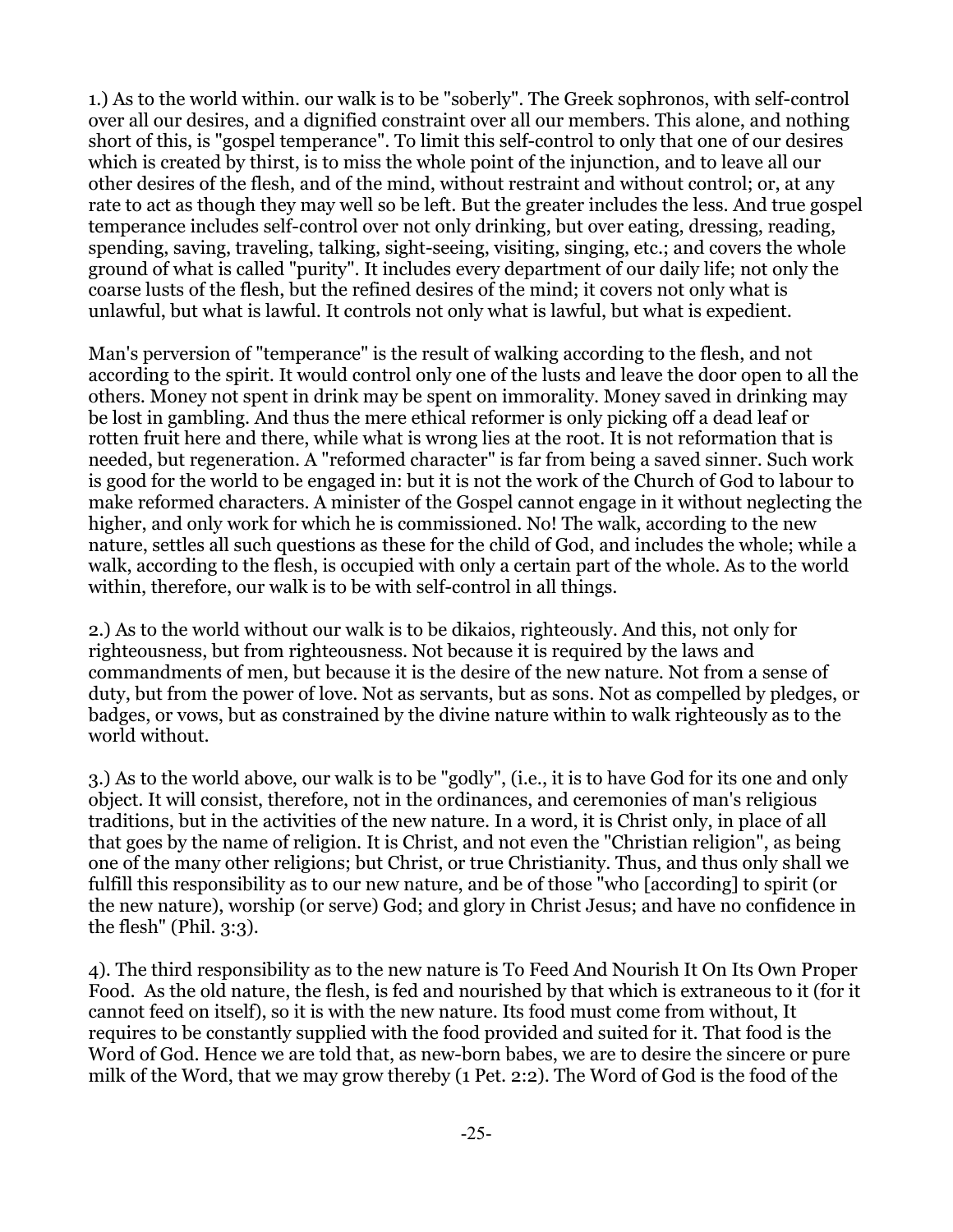new nature. "Man shall not live by bread alone; but by every word that proceedeth out of the mouth of God shall man live" (Deut. 8:3). There is food of all kinds in it. Milk for babes, and meat for the strong: comfort for the mourners, help for the weak. As new-born babes desire milk, so the new-born child of God needs and yearns for the milk of the Word. This is the only food of the new nature; but it must be "pure": the living Word, the Lord Jesus Christ; and the written Word, "the scriptures of truth". Not one without the other. "I am the bread of life"; i.e., the bread which supports life. "The bread of God is He which cometh down from heaven" (John 6:33, 35, 48-51). And then, of the written words of God, Jeremiah could say, "Thy words were found and I did eat them, and thy Word was unto me the joy and rejoicing of my heart" (Jer. 15:16). If this could be said by one under the old Covenant—a fortiori,—how much more must it be so for those under the new Covenant, and for the possessors of a "divine nature". If the manna from heaven is called "angel's food", how much more can the Word be called "the bread of God"?

It is only by feeding on the Word that the new nature can be properly nourished. It cannot thrive on man's words, nor on all his "great thoughts". They are useless in the spiritual sphere. The new nature would starve on human reasoning and worldly literature. All these, at best, would make a "man of men"; but he who feeds on the God-breathed Scriptures will become a "man of God" (2 Tim. 3:17), thoroughly fitted out for every emergency; ready for every difficulty; equipped for every conflict; provided against every danger; armed against every temptation; prepared for every trial. The Son of God, when tried, fell back on the Word of God. His first ministerial words were, "It is written"; and His first ministerial utterance was in the words of Scripture (Deut. 8:3). Three times the Lord spoke on that solemn occasion, and each time it was in the words of Scripture.

In His last ministerial utterances (John17), three times did He again refer to this Word. "Thy Word is truth" (5:17). "I have given them Thy Word" (5:14). "I have given unto them the WORDS which thou gavest Me" (5:8). Here we have again the "words" and the "Word"; for the Word is made up of words; and it is impossible to have the one without the other. If words be tampered with, the Word as a whole is vitiated. No wonder that believers are so weak and powerless both in resisting the evil and in producing the good. So manifest is this weakness that special meetings, and "Missions", and "Conventions", have been introduced with the express object of "deepening the spiritual Life". These furnish the evidence as to the low standard of spiritual life, and the unsatisfactory condition of multitudes of Christians. These are the confessed grounds for the need of such special efforts being made. But the very expression is non-scriptural. We will not say un-scriptural, because what is meant is right. But it shows a forgetfulness of the Word which declares that this new nature is "perfect", and "divine", and cannot therefore be "deepened", or increased. It can be nourished, and fed, and strengthened, but this can be done only by feeding on God's Word, and not by listening to men's words. It is by the "exposition" of the Word, and not by exhortation of men, that the new nature can be strong and can be kept in good spiritual health. It is by setting the mind on the things that are above, and not by fixing the attention on anything on earth. It is by searching the Scriptures, not by the examination of self. All other and lower means that may be adopted only tend to feed and puff up the flesh; and the snare is all the more subtle and dangerous, because it seems and sounds so "good", both in matter, and manner, and motive.

Moreover, these Conventions are at considerable intervals of time; and to depend on them is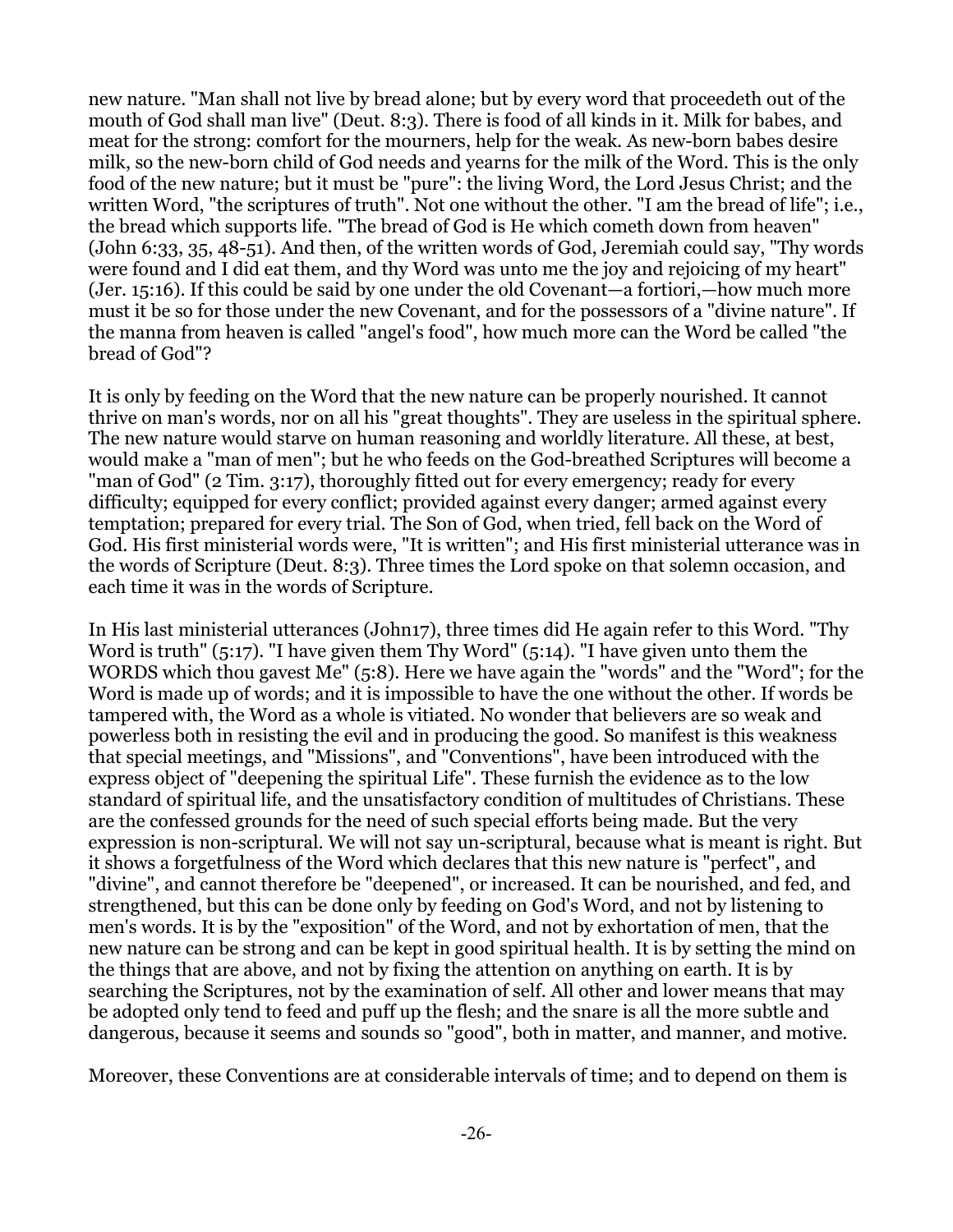as though one were to live on very low diet for a time, and then to make up for it by a great banquet. Thus, at best, it becomes a very irregular, not to say unhealthy, mode of living. There were saints of God, and a noble army of martyrs and giants in the ministry of the Word of God, and a host of true faithful witnesses long before the days of "Missions", and "Conventions", and Societies. It was such Protestants as these who gained for us our great and priceless liberties, long before the days of our modern Protestant Societies, which were invented only for the purpose of defending and preserving what others had gained for us. All these modern inventions are at once a confession and proof of the low estate into which we are fallen. The many, instead of feeding on the Word for themselves, prefer to hear the results of other people's studies of it. It is as though a person were to attend lectures on diet, and study the chemistry of food, instead of eating it, and digesting it, and gathering strength and vigour for his daily duties. To live on exciting literature, whether sacred or secular, is as though a person were to attempt to live on cakes and sweets and "made dishes" instead of on strength-producing, life-giving, wholesome food. This is why so many are unequal to the opportunities and responsibilities of the Christian life. This is why so many are powerless before temptation. They give their new nature so little food. They feed on the unwholesome food of their own experiences, or on the experiences and biographies of others. They partake of "good" books, man's books, and hymn-books, which only produce fermentation instead of digestion; because such food cannot be assimilated by the new nature. Is it any wonder that, with this kind of dietary, and the Word of God partaken of irregularly or only at rare intervals, or scarcely at all, that so many Christians do not manifest a very high conception of the sonship-spirit, of the high and wonderful privileges of the sons of God; or exhibit a real sense of their responsibility in the world in which their lot is cast?

Let us remember then, that, to realize the privilege of being sons of God, the word of Christ must "dwell within us richly in all wisdom (Co1. 3:16). The Written Word and the Living Word are the only food of the new nature, and our feeding upon them must not be irregular or at haphazard, getting a mouthful now and again. We do not treat our physical bodies thus: nor do we thus partake of our ordinary bodily food: for we all know full well that proper meals must be partaken of at regular intervals, masticated slowly, and thoroughly digested, so that it may be assimilated and become part of ourselves. Even so must it be with regard to that new spiritual life, which is ours in the gift of the new nature. When our spiritual condition is weak through neglect of our necessary food, then it is that we are tempted to resort to all sorts of remedies to get the needed strength and health. Many have recourse to quack medicines, which abound in the religious as they do in the natural world. All sorts of new-fashioned courses of "treatment" are recommended by the "profession", and all sorts of "foods" are advertised as the "best". God's "bread of life", which He has provided for us, contains within it all that is necessary for us. But we treat it as we treat God's "corn", which He has provided for our natural life. In the grinding of this corn, man has so constructed his mills that he eliminates from it, automatically, in the grinding, nearly all that God has put in it. What is left is mostly starch (to say nothing of deleterious matters which are put into it); and as this starch is out of all proportion to the diastase, which is that part of the saliva that can alone digest it, it ferments in the stomach instead of being digested: hence it remains, to become the source of many evils. Meanwhile our system is so poorly nourished that our general health is affected: we mourn over the loss of hair, or teeth; we feel that we are "out of sorts" generally; and then it is that we resort to widely advertised medicines and "foods", until many contract what is known as the "drug habit", and cannot do without such props to their natural life.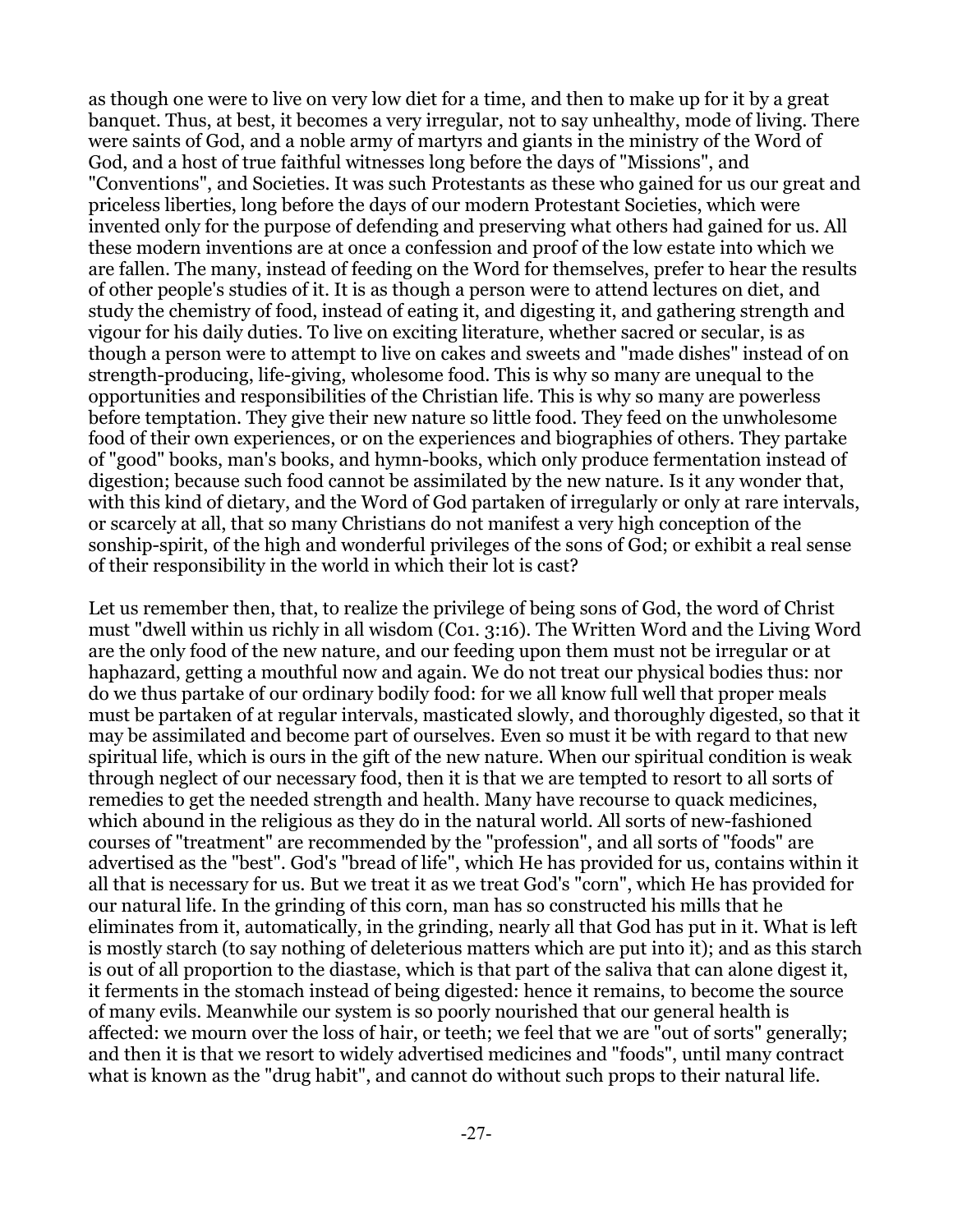In the matter of bread (which to a large extent is practically unobtainable), man is beginning to find out his mistake, and is attempting to remedy it. But what does he do? Instead of adopting the very obvious means, and going back to what God has provided in the corn of wheat which contains everything that is needed, and this in the right proportion, he is concocting various kinds of "breads", to which he gives wonderful names. The unwary try these new fashioned breads; and, though their food costs them more, they do not find the result they hoped for. All this is a great reality going on before all our eyes; and it has its counterpart in the spiritual world. The Word of God is neglected, or dealt with, or dealt out, by man in various ways. The milk of the Word is put into a "separator", and what is not believed by this sect or the other is carefully eliminated or avoided. Man's substitutes are partaken of; and when we realize that we are weak, or out of health, then, instead of going back to the cause of all the mischief (which is neglect of feeding of the simple diet of the Word of God), we continue the very system which has produced all these sad effects, and seek to remedy them by having recourse to man's prescriptions, and by adapting man's recommendations. One party recommends some new kind of "treatment": another adopts "retreats", which are a kind of "rest cure": some take to "stimulants", and, while carefully eschewing those of the material world, will go in for the stimulants and excitement of "missions" and "meetings". Others will act as though the continued practice of the "confession" of the ills they deplore would remove them or cure them; while others, again, act as though a "convention" on these things would bring the desired relief. Meantime, it is openly confessed by the very promoters of these modern methods that Christian life is at a very low standard; while spiritual life and sturdy Protestant strength is at a low ebb. Like an ill-fed horse, which has constantly to be whipped, so these ill-fed believers lash themselves; and go and sit in crowds for others to whip them up to their duties; instead of being like a well-led horse, on which a whip has no need to be used, and which requires only guiding and holding in. But all this is not the only evil, or even the worst feature of it. For it is when, in this very low condition of spiritual strength, we engage in spiritual work for the Lord, that we are compelled to do this work in the strength of the old nature, the flesh. This naturally leads many into still greater trouble; until, finally, they "break down", and are "ordered away"; or they break up, and all comes to an end.

Oh, that we could make them see the one simple cause of all these evils, which are universally recognized, admitted, and deplored. The existence of these evils is borne witness to by the very efforts which are made on all hands to remedy them. The root of all the trouble is the neglect of the divinely appointed means, the feeding upon the Word of God. This is the instrument by means of which the new nature is implanted; and this is the only means by which it can be supported, nourished, and strengthened. This Word of God is of value, only as we feed on it for ourselves; and as we properly digest it and assimilate it. No one can do this for us. Do not think, therefore, that we can live by looking on and seeing other people eat or that we can learn by merely looking over and copying their' work. We must do our own searching's of the Word, and "mark" our own Bibles, and make our own tables and analyses. True, we may be guided and instructed in this by others; and we may be stimulated by their labours and examples; but we must each one do it for one's self, and we must learn it for ourselves from the Word. After we may have heard it from others, we must feed on it for ourselves in order to derive strength from it. Everything that we can need for our spiritual health and strength is in the Word of God: and the Holy Spirit who inspired it there is with us, to teach us, and to inspire it in our hearts. Let all our dependence be placed on Him. Let us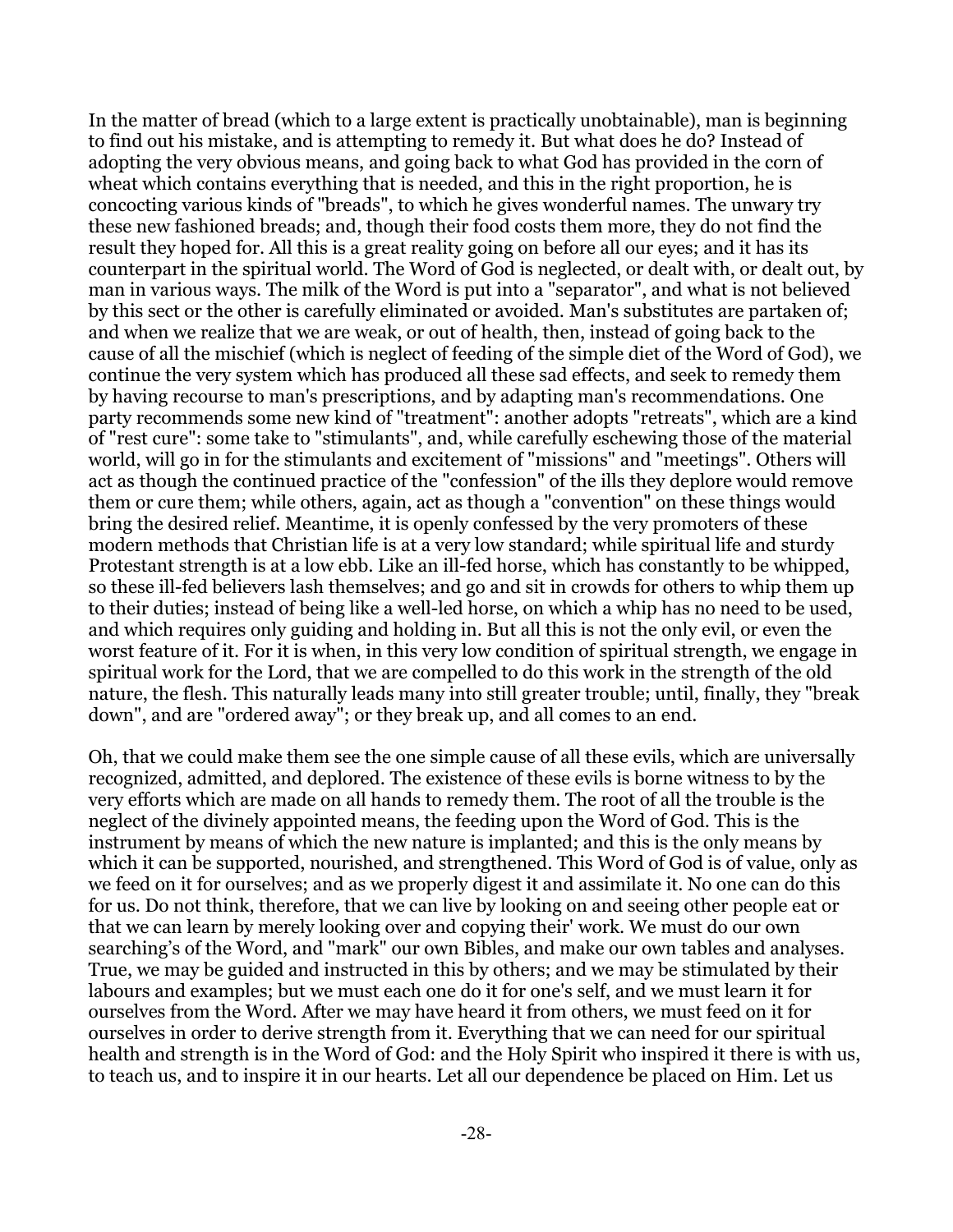not slight Him by leaning upon man. Lean not on our own writings. Listen to them only so far as they glorify Christ and magnify His Word. All we can do is to act as a guide and a fingerpost, to tell you where the food is, and where the "green pastures" lie; and to point out the usefulness, the sweetness, the power, the truth, and the profitableness of this heavenly food; and tell you where you may find what is suited to your needs. We have no monopoly in this. We have only the same Word to feed on for ourselves. We can prepare the food, and carve it for you, but we cannot eat it for you: you must do this for yourselves. It is, after all, simply a question of diet, in the spiritual, as it is, so often, in the physical sphere; and the health of both may be ascertained and known by the same test, and that is "appetite". Appetite in the natural world is the sign of health. The absence of it is the opposite sign. So it is in the spiritual sphere. Our appetite or desire to feed on the Word of God is the measure of our spiritual health. By this measure we may test ourselves. This acts like the clinical thermometer in enabling us to find out and demonstrate our real spiritual condition.

All depends on our spiritual appetite for our only spiritual food, the Word of God. Only as we not only feed on that Word, but as we digest it, and assimilate it, for our own selves, only so far will it profit us. Like money, it is of value only in proportion to the enjoyment, benefit, or true happiness that we get out of it. We may have a million pounds in the bank, but if we never use our cheque-book or spend that money, the mere coins are no more to us than so many "counters", or they remain merely a row of figures in a book. God forbid that it should be so with us in relation to His Word. We have all there that is able to make us "walk in newness of Life". Here we shall find all armour for every conflict, all strength for every service, all comfort for every sorrow, all resources for every need. Oh, may this precious Word be not only our armoury, or our storehouse, but our table. Oh, that we may, by God's grace, truthfully be able to say : "Thou preparest a table before me in the presence of mine enemies: thou anointest my head with oil; my cup runeth over" (Ps. 23:5).

## <span id="page-28-0"></span>**Ch 08 Practical Conclusions**

There are some remaining points with regard to our responsibility as to the two natures which come more under the head of practical conclusions, or advice, which follow logically from what has been received from Scripture. Not that we would put readers under any rules or regulations. But, after what we have learnt from the Word of God, there are certain responsibilities which are inevitable if we would enjoy the full blessing and fruits of the doctrine, in our own experience. It is not enough for us to "hold the truth" as to the two natures. The truth must hold us, if we are to know its value and its power. If the truth holds us, then:

1.) We Shall Daily Ignore The Flesh, And Deny All Its Calls And Claims. We have to remember that though we are "not in the flesh", the flesh is in us, and that we can never get rid of it till rapture, death, or resurrection. If we fail to keep this in daily remembrance we are at the mercy of every false teacher; liable to fall into any error which may spring up; and to be led astray into any of the new fashions and modern methods, the tricks and contrivances of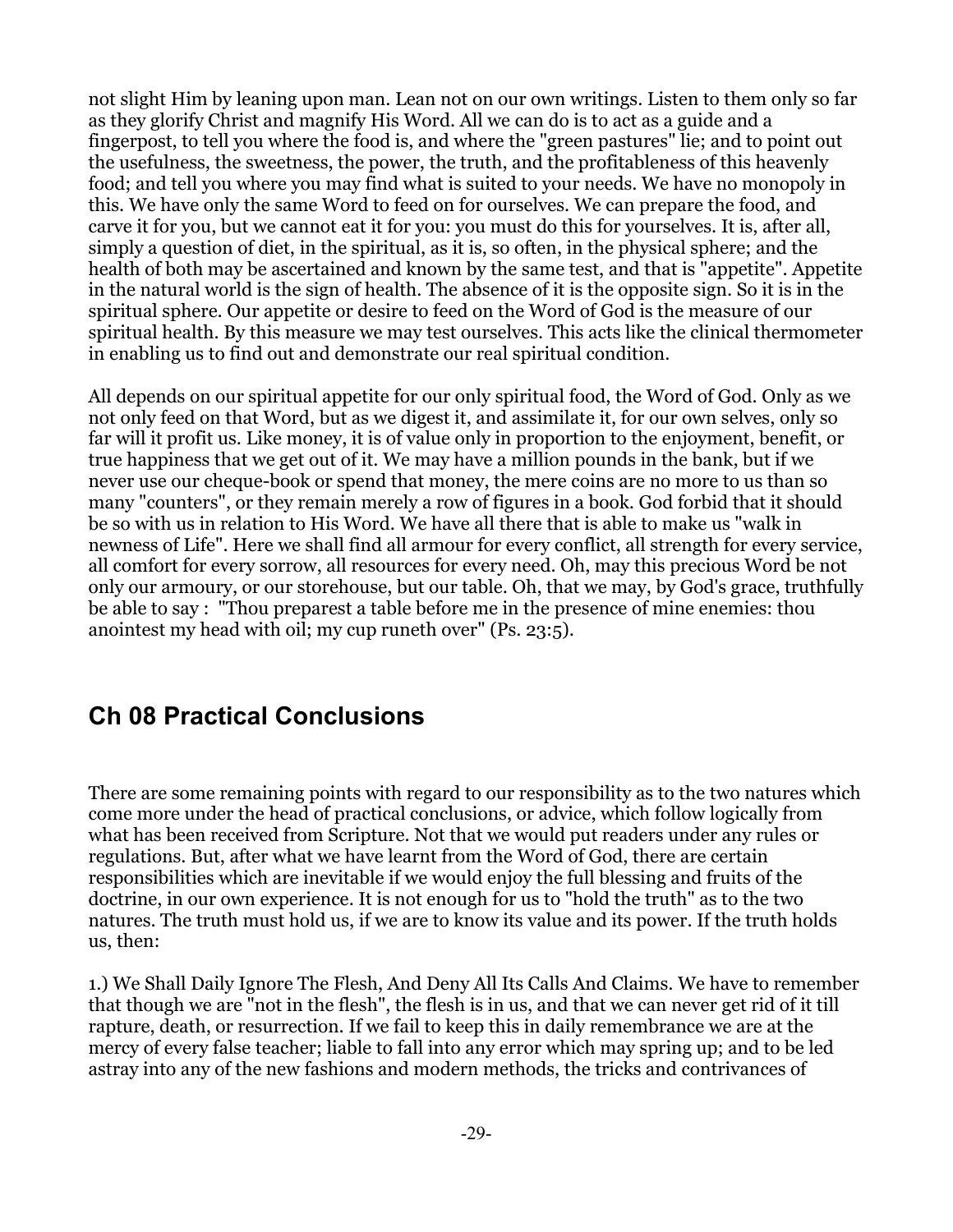fleshly religion. All these errors in doctrine and practice come from this one source. This source is the acknowledging of the claims and capabilities of the old nature. It is the essence and foundation of all false religions, as seen in the Church of Rome and elsewhere. We have it set forth in one sentence in a Roman Catholic book? "We are commanded by Jesus suffering and dying for us to imitate Him by the crucifixion of our flesh, and by acts of daily mortification."

Wherein does this differ from the popular holiness teaching of the present day? True, it may be put in a different way; it may be looked at from other points of view; but this is the ultimate end, aim, and. object of all who cultivate or attend to the claims of the old nature. The means employed or recommended may vary: but the result desired is one and the same, viz., to arrive at a state of sinlessness more or less. All this comes from one root, the flesh, with all its claims and calls, is not ignored as being "as good as dead".

If this practical duty be not attended to, the door stands wide open for every form of error that may choose to enter. If we can bear this responsibility in daily remembrance, it will keep us from embarking on any efforts, plans, or schemes which have for their object the cultivation or improvement of the flesh. It will preserve us also from any form of modern teaching which would excite the hope that, by following certain rules, the flesh can be eradicated. Both hopes are absolutely groundless, and can end only in grievous disappointment. Let us make no mistake as to this first fundamental fact, and then we shall not be misled by false hopes that, by suitable food and training, we can change flesh into spirit: or that, by mortifying it in any way, we can get rid of it.

2.) The Best Practical Way of Treating The Old Nature Is To Starve It, by keeping it on low diet. But this cannot be done directly by making that an aim or a "work". It can be done only indirectly by constantly attending to the claims and desires, and satisfying the ever heavenascending longings of the new nature. We have seen that the food of the new nature is the Word of God. While we are directly feeding upon that we are indirectly starving the old nature. For (and this is the important fact) we cannot be feeding both natures at the same time! The nourishment on which the one nature thrives will starve the other. And this fact cuts both ways. If we are feeding the old nature on man's books and man's teachings, we shall be keeping the new nature ill-fed, impoverished and weak. The old nature will thrive on general literature. But the new nature will thrive only on the Word of God. His words "are spirit, and they are life" (John 6:63); and only what is spiritual can be assimilated by spirit.

Many Christians are constantly occupied with man's thoughts and man's books; and then they are surprised at the low condition of their Christian life and walk. They then rush off to adopt some new fashion (just as the old nature flies to stimulants or drugs), which promises to supply the want and the vacuum which has actually been created; whereas it is only a matter of diet. If, in our physical life, people will persist in eating or drinking what is bad for them, they must suffer the inevitable consequences. It is exactly the same in the spiritual sphere: and if the palpable effects are seen in our walk and conversation, then the one and only remedy is to remove the cause. That will prove much less expensive; give much less trouble; prove perfectly effective; and will bring with it no disappointment. Our practical conclusion, therefore, is: do not read any book, do not listen to any speaker, teacher, or preacher unless you are sure that you will know more of God's Word after so doing than you did before. It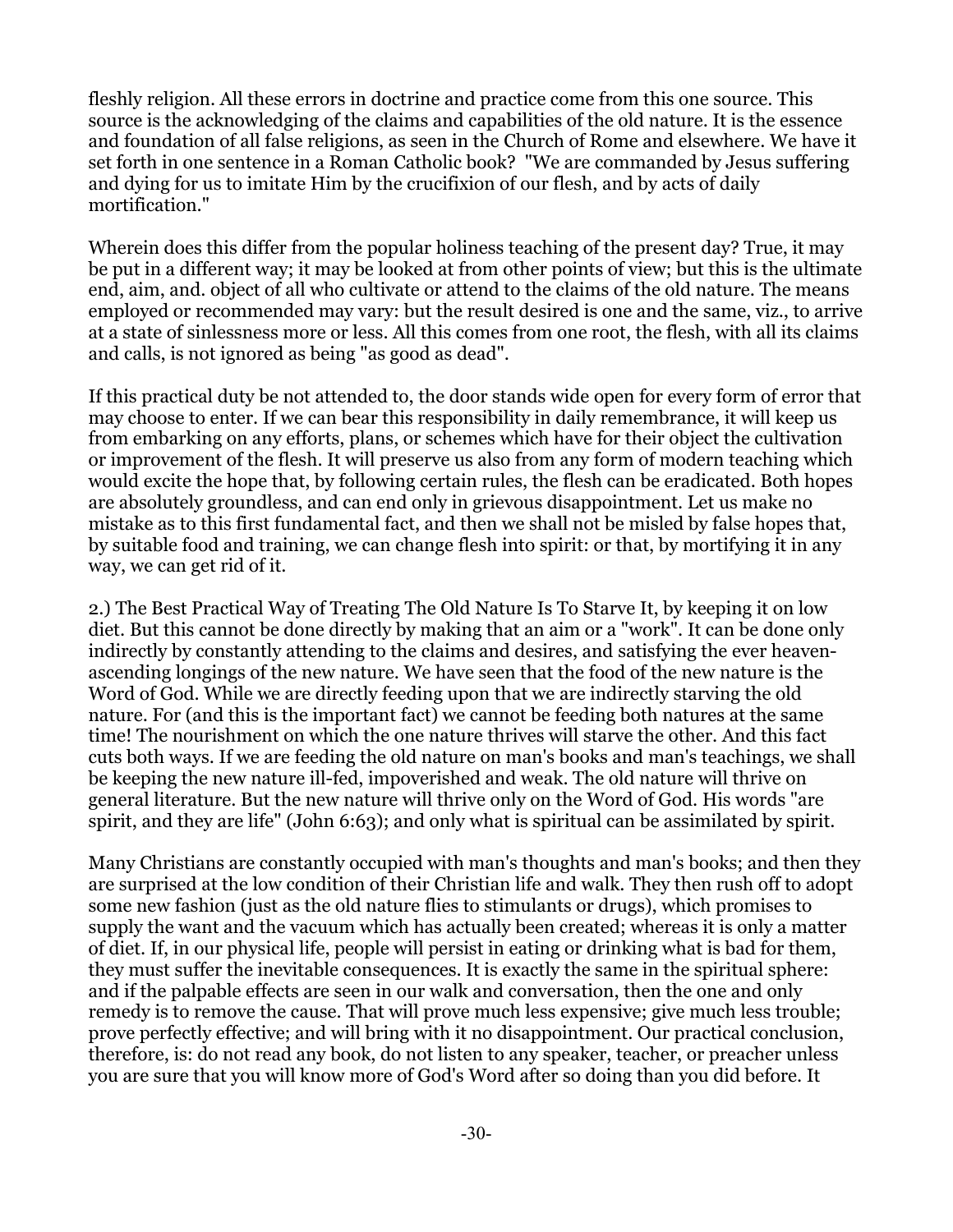matters nothing to you what any mortal man thinks. Unless he can help you to understand more dearly what God says, he will be a hindrance to you instead of a help. You cannot thrive upon man's words. It is only "by every word that proceedeth out of the mouth of the Lord doth man Live" (Deut. 8:3). If you feed on the words that proceed out of the mouth of man you will starve. God's words are "spirit and they are life". Do not talk so much about the Scriptures. Be more ready to let them talk to you. In conversation about them, do as Ezra the scribe did. Instead of trying to remember imperfectly what the Word says, and hence, often misquoting it, "open the book" (Neh. 8:5). Let it speak for itself. Its words will be more weighty than your own, for God is with them to make them work effectually. Bind the Word about your heart. For, "When thou goest it shall lead thee: when thou sleepest it shall keep thee; when thou awakest it shall talk with thee. For the commandment is a lamp; and the law is light; and reproofs of instruction are the way of life" (Prov. 6:21-23).

You will find people always ready to talk on any subject but God, and His Christ, and His Word. They will talk about man, and the news of the world. On Sundays they will vary this by talking of churches and ministers and sermons and services, but it is still man! Those who possess the new nature find that these things do not satisfy; they leave a craving for something better. Nothing will ever satisfy but God Himself, and the Living Word and the written Word. If "David's Psalm of praise" (Ps. 145.) was true of him, how much more shall it be true of us. How shall not we say, "I will extol Thee, nay God, 0 King; and I will bless Thy Name for ever and ever. Every day will I bless Thee; and I will praise Thy Name for ever and ever . . . I will speak of the glorious honour of Thy Majesty, and of Thy wondrous works. And men shall speak of the might of Thy terrible acts: and I will declare Thy greatness. They shall abundantly utter the memory of Thy great goodness, and shall sing of Thy righteousness" (Ps. 145:5-7).

This will be found to have a very different practical conclusion to talking of the eloquent words of one, or the inconsistent acts of another, or the wonderful works of another. The former is a sowing to the spirit, the latter is a sowing to the flesh.

If our new nature is to thrive, and if we are to be "fat and well-liking", we must feed upon the words of God, and thus starve the old nature (Gal. 4:8).

We must be occupied either with the flesh or with the spirit; with the old nature or with the new; and according as we sow to the one or the other we must reap. This is the plain truth and teaching given to us in Galatians 6:7, 8, commencing with the solemn warning:

#### "BE NOT DECEIVED,"

given to the Galatian saints, who, having begun their walk in the spirit (or the new nature) were seeking to be made perfect in the flesh (Gal. 3:3). They had "run well", but someone had come in and hindered them, so that they forgot, and did not obey this important truth and teaching (Gal. 3:7) which we are now seeking to enforce. We all desire (according to the desire of our new nature) so to walk as "not to fulfill the lusts of the flesh" (the old nature). What, then, are we to do to accomplish these our desires? Many put themselves under a yoke of bondage, and try to obey rules, and make vows and give pledges, and wear badges. But it is all in vain. All this, instead of weakening the flesh, only strengthens it by ministering to it, and occupying our minds with it. God's way is much more simple. It is--"Walk [according] to [the] spirit (or new nature), and the lust of the flesh ye shall in no wise fulfill" (Gal. 5:16). This is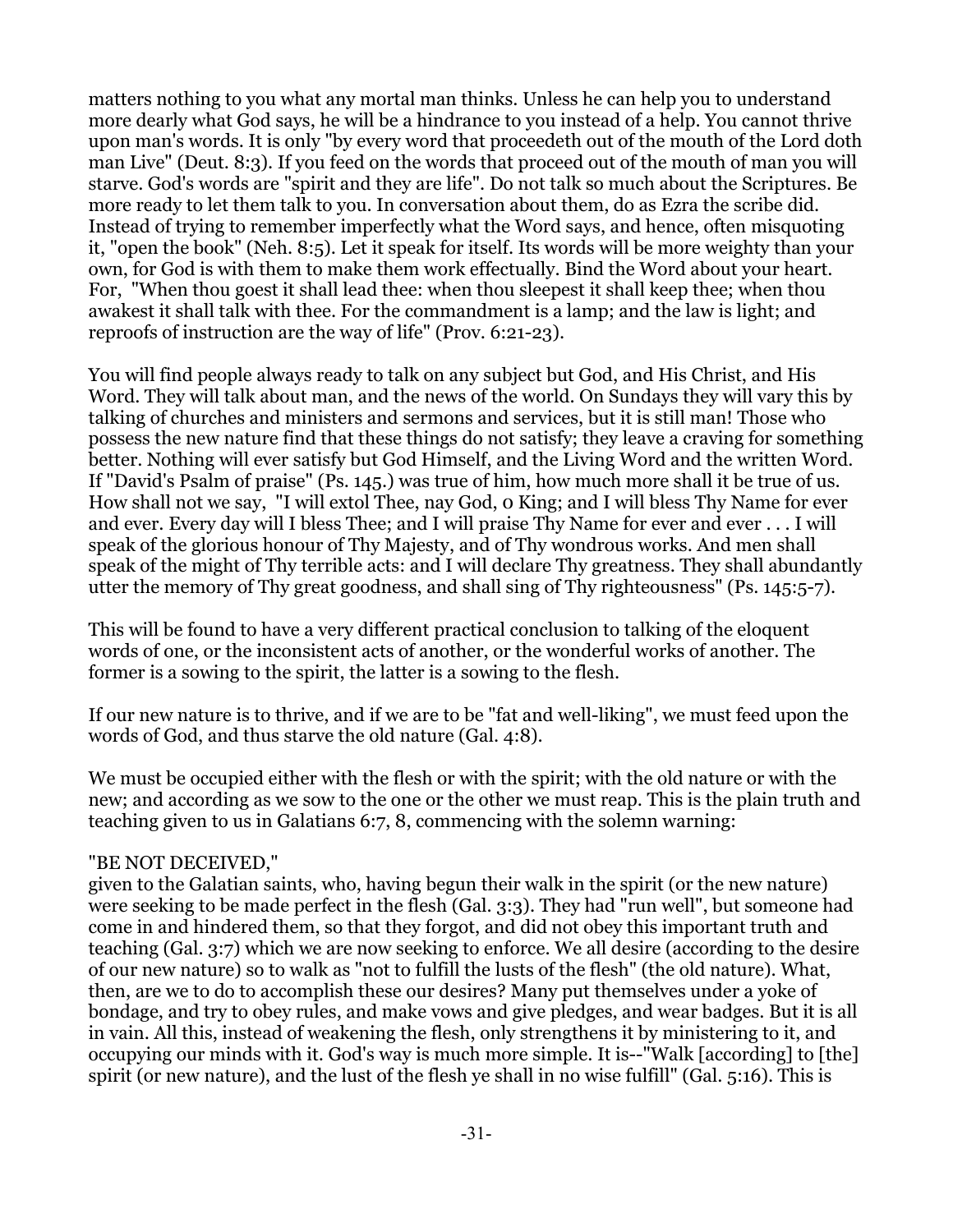God's promise and God's rule. Try it! It will take you clean out of the hands of man. It will deliver you from a terrible bondage. It will bring peace and blessing into your life. It will give you refreshment and rest. Walk according to the pneuma; occupy yourselves with your new nature; minister to its needs; make provision in every way for it, and it alone; and you have God's word for it that your desire shall be attained. He assures you that "Ye shall in no wise fulfill the lusts of the flesh." This expression ou me, in no wise, is the very strongest that can be used! It is a double negative, which emphasizes and intensifies the assertion to such a degree that whenever it was used by man it was never made good. But whenever it was used by the Lord, it was surely and certainly abundantly fulfilled. When He said, "Him that cometh unto Me I will in no wise cast out" (John 6:37), He used the expression, ou me, by no means, on no account, will He cast out.

Even so is this the ease with the Divine assurance of Galatians 5:16: "Ye shall in no wise fulfill the lust of the flesh." Let us blessedly and thankfully rest on this Divine assurance.

3.) We Must Never Put Ourselves Under Law (Rom. 7:6 marg.). This is another thing we must never do. The moment we fail to remember this, we quicken the flesh into activity. The flesh revels in law, as we have seen. The law was meant for the flesh; but only, and on purpose to prove the "weakness" of the flesh (Rom. 8:3). The law was never meant for a man "in Christ". Hence, the moment we come down from the high position in which grace has set us, and put ourselves under law, we stir up the flesh into greater activity and power.

This is what Scripture means by the expression "falling from grace". This does not mean backsliding or apostasy, as we call it; but it means walking according to the old nature instead of the new; thinking of that; cultivating and attending to that, instead of to the new nature. "Christ is become of none effect unto you whosoever [of you] are being justified by law" (Gal. 5:4). No wonder, then, that this important chapter (Gal. 5.) commences with the solemn exhortation: "For liberty Christ made us free: stand fast, therefore, and do not be entangled again in a yoke of bondage." Do not put yourselves under any vows, or take any pledges of any kind whatsoever. Do not wear any badges of any kind. They are only badges of bondage. They are the signs and tokens of "the yoke of bondage" under which you have put yourselves. They are entanglements. They imply that grace is not able to keep you, apart from some human props and devices. They practically deny the divine assurance—"My grace is sufficient for thee" (2 Cor. 12:9).

True, we may constantly feel our weakness, through the flesh being in us; but all this has been provided against by "the God of all grace"; for He has said, "My power is made perfect in [your] weakness" (2 ,Cor. 12:9). Avoid, therefore, all "rules for daily living", all "directories", or guides for living a "devout life". Shun them as you would your most deceitful enemy. They will prove fatal to your peace; they will take all the sunshine out of your life; they will turn you from a son, into a bondservant; and sap your spiritual powers at their fountain head. Cease all efforts either to improve the flesh or to get rid of it. Feed the new nature regularly with the divinely prepared food, and everything else will fall into its own proper place. Have full confidence in the grace of God and the power of God (2 Cor. 12:9). And adopt no schemes or plans that would imply that you need any help outside the Word of God.

4.) Finally, remember The Distinction Between Religion and Christianity. Religion has to do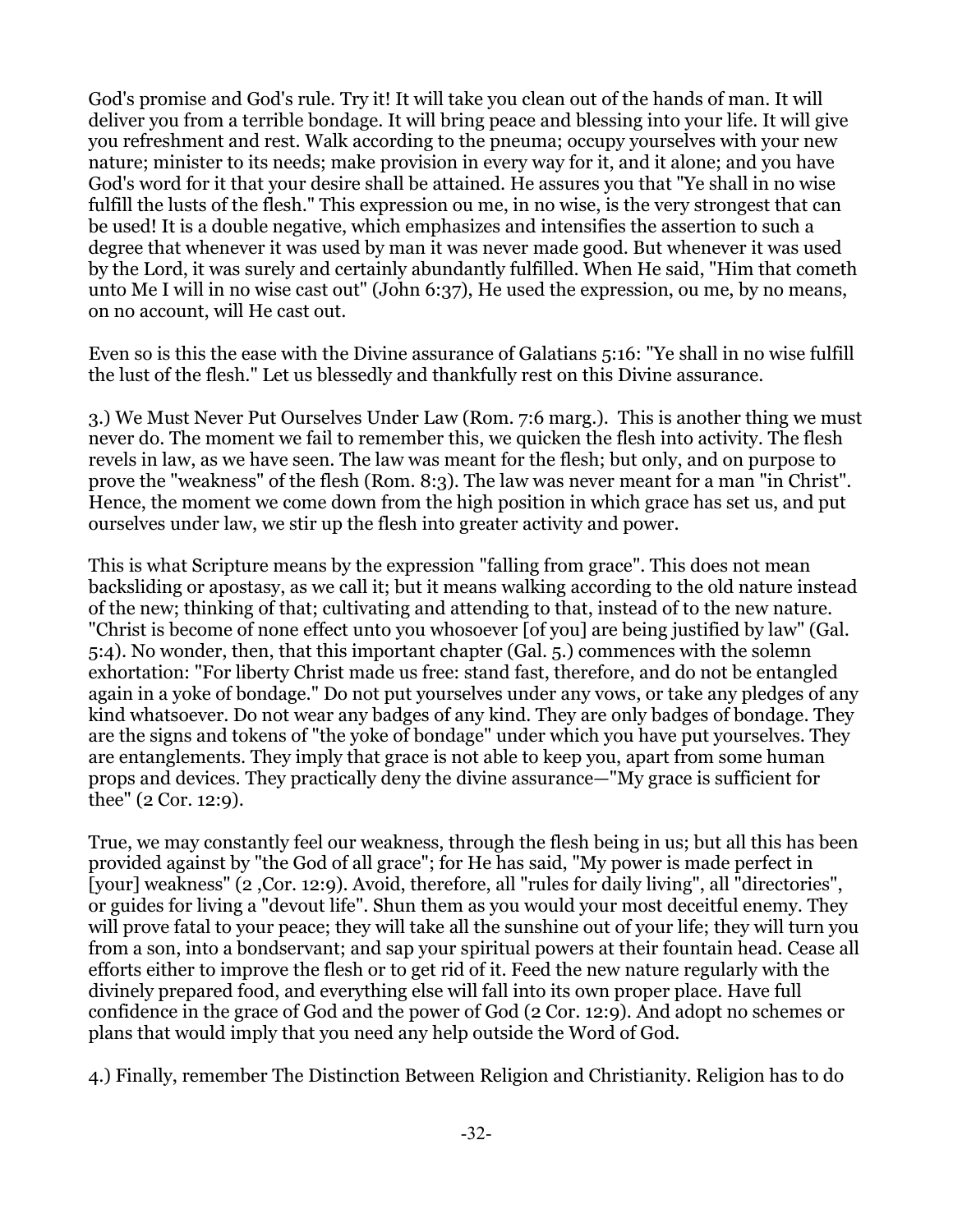with the flesh; but only Christ will do for the new nature. The flesh knows nothing of Christ, the Son of God, as our Life. It is concerned only with what it can see and hear and comprehend. But the new nature cannot be satisfied with anything lower than Christ Himself. Not even with Christianity or the "Christian religion" apart from Him. In Philippians 3 we have this great contrast fully exhibited and illustrated in the personal experience and "pattern" of the Apostle Paul. His example will help us more than any precept. He tells us of the wonderful ground of "confidence in the flesh" which he once had as a strictly religious Jew. However much confidence in the flesh others might have, he could still say, "I more": and in seven particulars he enumerates them and sums them up (Phil. 3:5, 6). But all this time he was blind. He had as yet no new nature within to bring the old and sinful (though religious) nature to light. But when he received that priceless gift of the new nature, then he discovered that he had been all that time really "a blasphemer, a persecutor, injurious", and the "chief of sinners" (1 Tim. 1:13-16). So that, as to religion, he could say, "I more"; and as to sinners, "I chief". But when his eyes had been opened to know the Lord Jesus as his Saviour and his Lord, then he was only too thankful to cast away all his religion, which he had as a Jew, for the excellency of the knowledge of Christ Jesus his Lord (Phil. 3:8). He counted all things but loss, and as garbage, compared with Christ. He did not merely change the "Jews' religion" for the "Christian religion"; but he thankfully gave up all religion for Christ.

As to his standing before God, his glory was that he was now "found in Him" (5:9). As to his new object as a Christian, it was that he might "get to know Him" (5:10). As to his hope, it was to "like Him" in resurrection glory at His coming (5:22). It was all "Him". As a Jew he had the hope of resurrection, but he gladly gave even that up for the far greater hope of having part in what he calls "the out-resurrection from among the dead" (5:11), which had become his as a member of the one spiritual Body of Christ. This does not mean that he, as a Christian, hoped that by certain efforts he might obtain some advantage over other Christians; but that, as a Christian (a man in Christ), he already had a more blessed hope than any which the "Jews' religion" could ever give him. He is not speaking of giving up his sins, but of giving up his "gains". All that he once counted religious gains he now counted as garbage, compared with the real "gain" which he had in the excellency of the knowledge of Christ Jesus his Lord; for he had gotten to know "the power of Christ's resurrection", and what that meant for all the members of the One body: for all who had fellowship in His sufferings, and had died with Him in His death (5:10). Nothing less than this is Christianity. All short of this is religion. Christianity consists, not in articles, creeds, or confessions; not in churches, memberships or fellowships; but, in a Person. God grant that each of our readers may be enabled by grace to say of all their supposed advantages in the flesh—"What things were [counted] gain to these I have esteemed as garbage for Christ" (Phil. 3:7).

5.) But, in conclusion, Forget Not That This Is The Way Sorrow And Of Conflict; not from within, but from without. Not merely conflict arising from our own old nature, but from that of others. It remains true, and will be found to be true in our own experience, and to the end : —"As then, He who was born according to the flesh persecuted him that was born according to Spirit, thus also it is now" (Gal. 4:29). The emphasis is placed on the two words "then" and "now": one being the first word in the sentence, the other the last word. This is to assure us that we must look for no change in the old nature; no change in these circumstances. All we are exhorted to do is to be reminded that we are sons of the free-woman, not of the bondwoman; and that we are to "stand fast in this liberty" (Gal. 5:1). Blessed liberty! The word